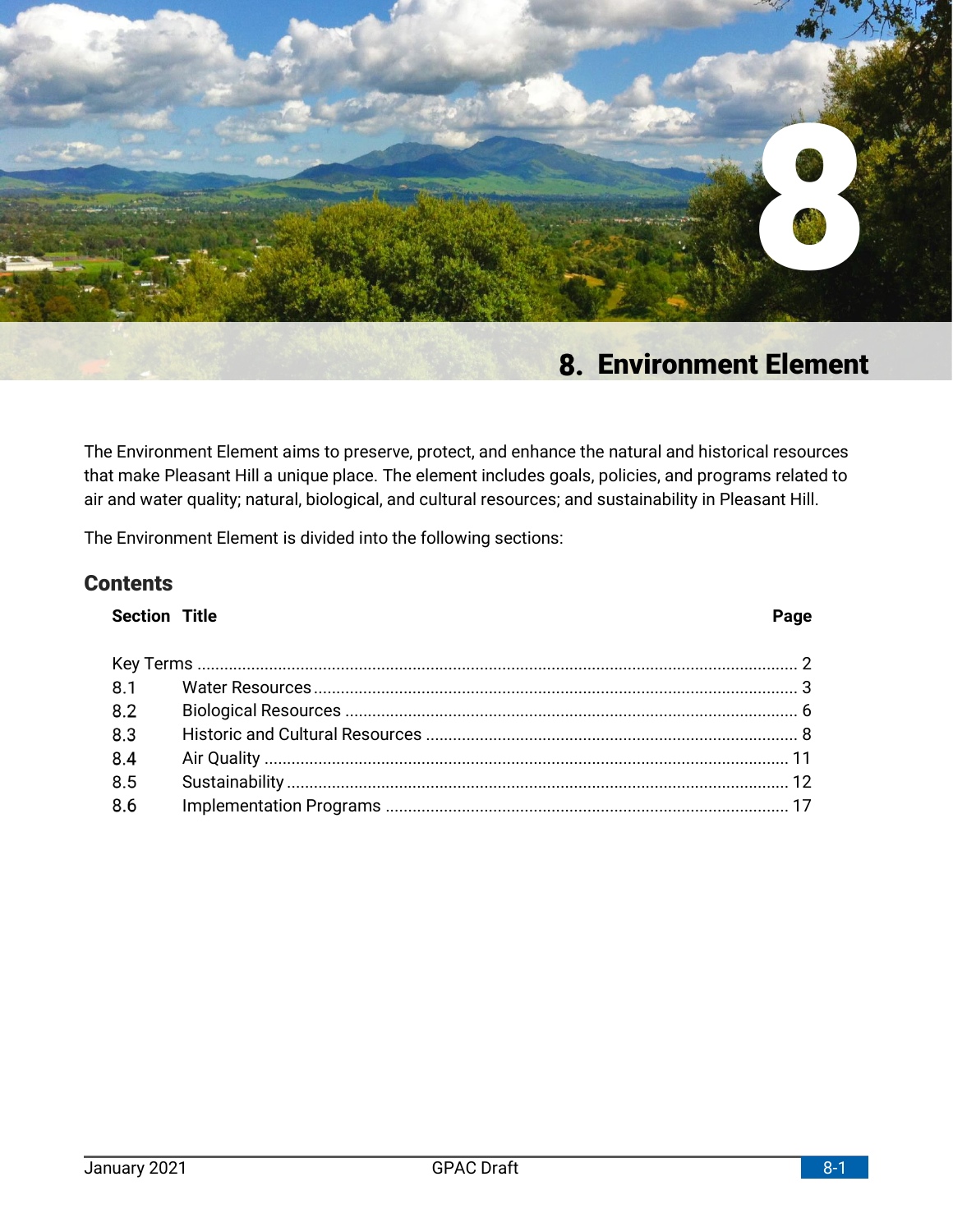# <span id="page-1-0"></span>**Key Terms**

**100-year Flood Zone.** Areas with a one percent risk of flooding in any given year.

**500-year Flood Zone.** Area with a 0.2 percent chance of flooding in any given year.

**Aquifer.** An underground layer of water-bearing permeable rock, rock fractures, or unconsolidated materials that can contain or transmit groundwater below the ground surface.

**BAAQMD.** Bay Area Air Quality Management District; the public agency responsible for regulating stationary air pollution sources in the nine-county San Francisco Bay Area.

**Channelization.** Stream bank engineering strategies that include concrete waterways, piling rocks, and creating berms used to redirect water from flood plains or to protect the edges of a waterway from erosion.

**Conservation**. Natural resource management to prevent waste, destruction, or neglect.

**Cultural Resources.** Any prehistoric or historic remains or indicators of past human activities, including artifacts, sites, structures, landscapes, and objects of importance to a culture or community for scientific, traditional, religious, or other reasons.

**Green Building Code.** Building codes that go beyond minimum code requirements that raise the bar for energy efficiency, serve as a proving ground for future standards, and incorporate elements beyond the scope of the model energy codes, such as water and resource efficiency.

**Greenhouse Gases (GHGs).** Gases that contribute to the greenhouse effect of the planet by absorbing infrared radiation. Common greenhouse gases are carbon dioxide, methane, nitrous oxide, and fluorinated gases, among others.

**Groundwater.** Water present beneath Earth's surface in soil pore spaces and in rock formation fractures.

**Historical Resources.** A district, site, building, structure, or object that is significant in the history, architecture, engineering, archaeology, or culture and is typically 50+ years old.

**Impervious Surface.** Surfaces impenetrable by water.

**Permeable Paving.** Paving that enables stormwater runoff infiltration**.**

**Recycled Water.** Wastewater that has been treated for beneficial purposes such as agricultural and landscape irrigation, industrial processes, and replenishing ground water basins.

**Renewable Energy.** Energy produced from natural resources, including solar, wind, rain, tides, geothermal, and biomass.

**Riparian Area.** A zone of transitional habitat between terrestrial and aquatic ecosystems, dependent on the existence of perennial, intermittent, or ephemeral surface or subsurface water, such as the bank of stream, river, or lake

**Sensitive Species.** Wildlife species or their habitat that have small or declining populations or are atrisk for decline or extinction.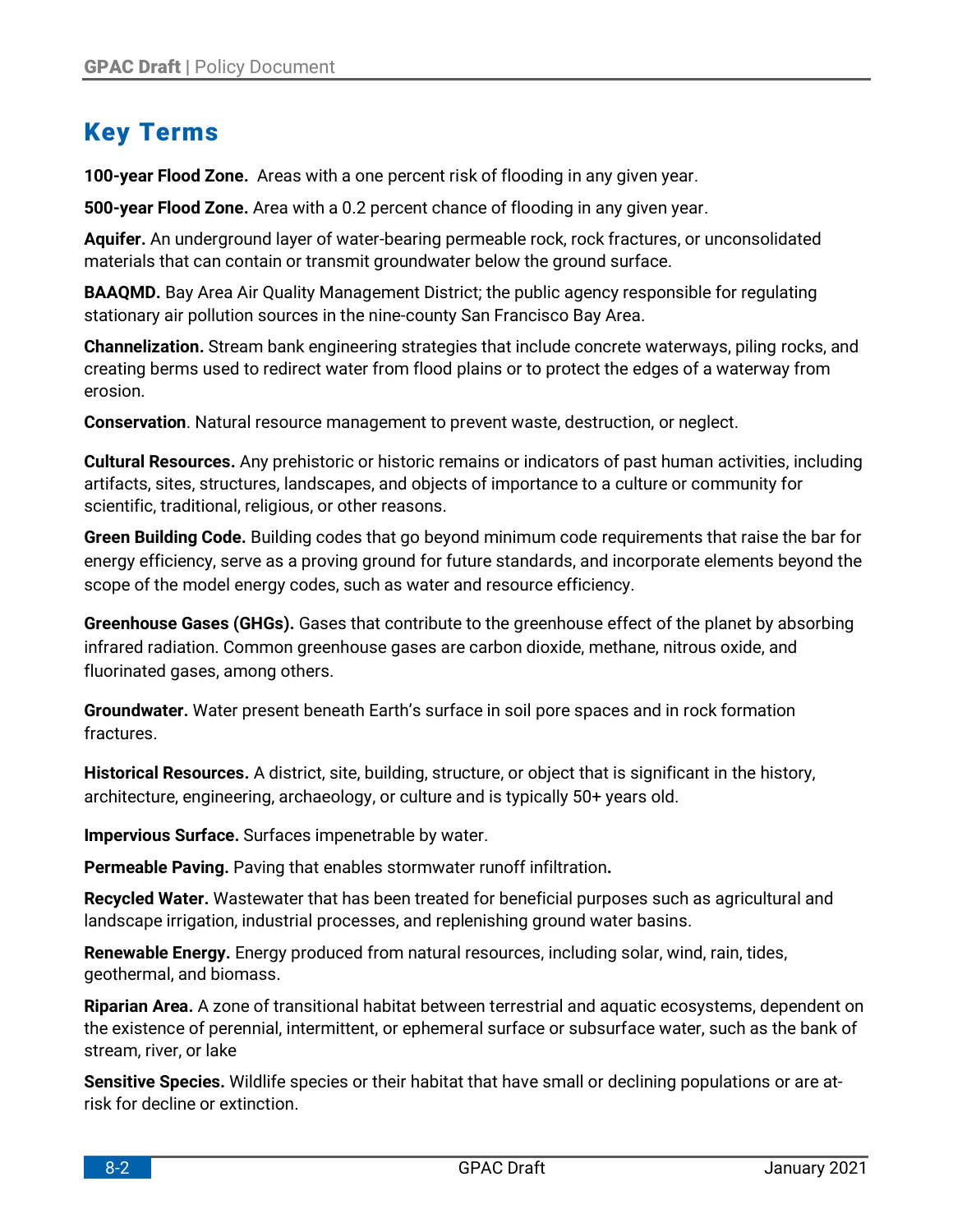

**Sphere of Influence.** A planning boundary that designates the probable future boundary and service area of a city or special district.

**Water Quality.** The chemical, physical, and biological characteristics of water, usually in respect to its suitability for a particular purpose.

**Watershed.** The land surface area from which water drains into a common point.

**Wetlands.** Areas that are inundated or saturated by surface or ground water at a frequency and duration sufficient to support, and that under normal circumstances do support, a prevalence of vegetation typically adapted for life in saturated soil conditions. Wetlands generally include swamps, marshes, bogs, and similar areas.

#### <span id="page-2-0"></span>8.1 **Water Resources**

Water resources of the greatest interest in Pleasant Hill include water supply, water quality, groundwater recharge, and water recycling and conservation. An adequate and high-quality water supply is an essential need, and as such, the government regulates water supply, quality, and use. Because water moves across jurisdictional boundaries above ground and through aquifers, much of the regulation occurs at the regional, State, and Federal levels. Nonetheless, cities have legal authority over development and land use, which means they need to consider the adequacy of water supplies relative to the effects of development on the quantity and quality of water available to the community.

The long-term adequacy of groundwater and surface water resources has become a major public concern in California. Issues include lowered groundwater levels, salt loading, water needs of wildlife, increased storm water runoff, sediment and pollutant loading in runoff, summer rationing in dry years, water use rates, conservation methods, water storage limitations, re-use of water, and continued changes in regulations.

# **Water Supply**

Pleasant Hill water is supplied by four water districts: Contra Costa Water District, East Bay Municipal Utility District, Diablo Vista Water System, and the Martinez Water District. The primary water source is the Sacramento-San-Joaquin River Delta. The Central Contra Costa Sanitary District (Central San) provides landscape irrigation water that meets the State Water Resources Control Board Division of Drinking Water requirements for unrestricted landscape irrigation. Approved uses include irrigation at schools, parks, playgrounds, roadway median strips, and sports fields. Water from Central San can also be used for construction project dust control.

| ENV-1                 | Provide an adequate water supply for residential, business, and other uses needed to<br>support the existing and projected city population. [Source: New Goal]                                                       |  |  |  |  |
|-----------------------|----------------------------------------------------------------------------------------------------------------------------------------------------------------------------------------------------------------------|--|--|--|--|
| <b>ENV-1.1</b><br>sus | <b>Adequate Water Supply and Delivery</b><br>Work with water districts and Central San to assure adequate water supply for, and<br>delivery to, existing and future customers in Pleasant Hill. [Source: New Policy] |  |  |  |  |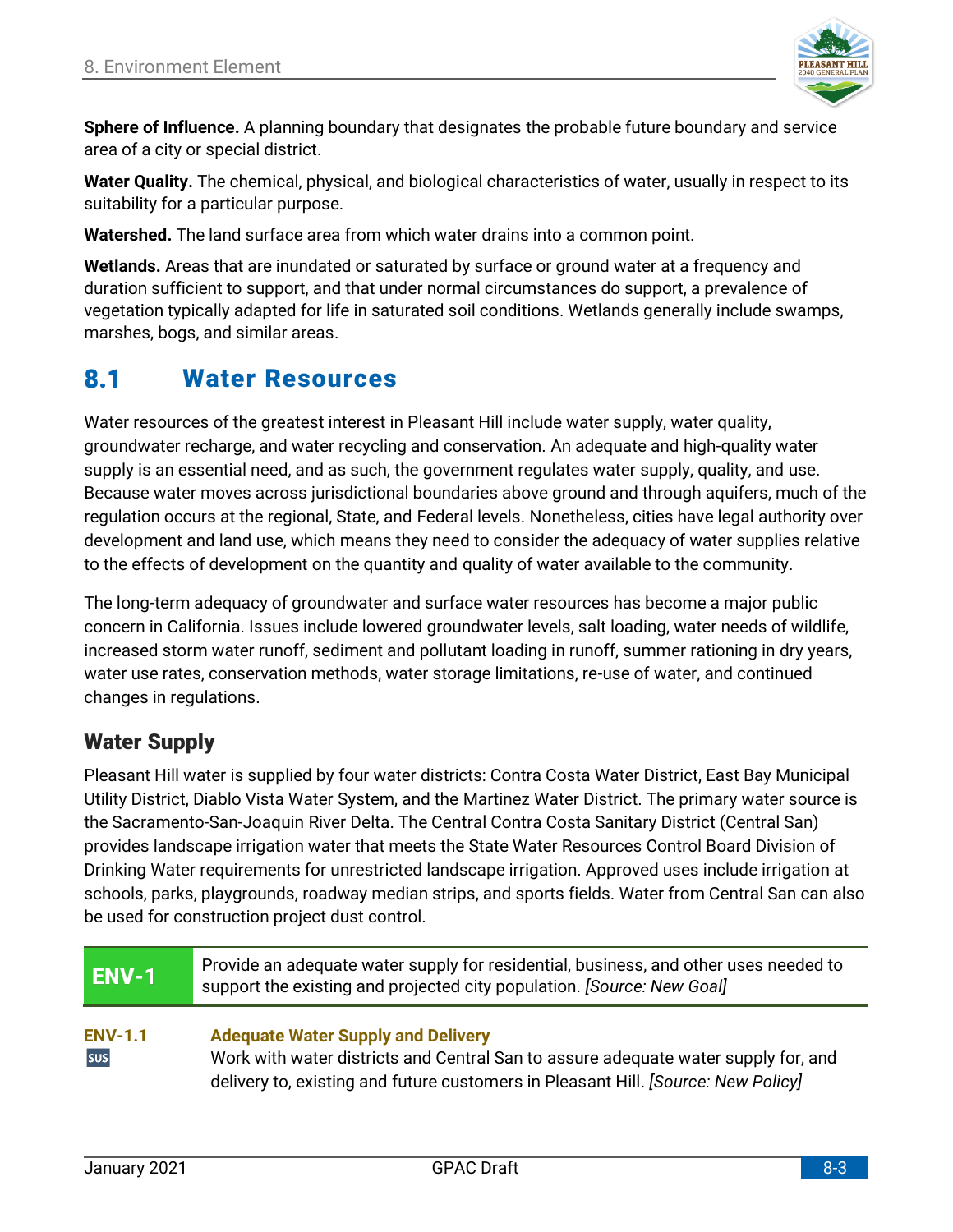# **ENV-1.2 Green Building Code**

sus Enforce the Green Building Code to ensure the design, construction, operation, use, and occupancy of new construction and remodeling are subject to contemporary water efficiency standards. *[Source: New Policy]*

# **ENV-1.3 Commercial and Business Water Conservation**

sus Require new or remodeled commercial and industrial development to conserve water by installing efficient or replacing inefficient plumbing fixtures, installing droughttolerant and water-wise landscaping, and harvesting rainwater for irrigation. *[Source: New Policy]*

## **ENV-1.4 Municipal Water Conservation**

sus Require, where feasible, that City facilities conserve water by installing efficient in new construction or renovations, replacing inefficient plumbing fixtures, and installing drought-tolerant and water-wise landscaping. *[Source: New Policy]*

# **ENV-1.5 Water Conservation in Public Facilities**

sus During construction or renovation of public facilities, institute water conservation measures such as hot-on-demand water faucets, low flush toilets, and low water using appliances. *[Source: New Policy]*

## **ENV-1.6 Recycled Water at Public Facilities**

sus Partner with Contra Costa Sanitary District to establish recycled water lines to public facilities to connect public landscape irrigation systems to a recycled water distribution system when renovating or developing new public facilities. *[Source: New Policy]*

## **ENV-1.7 Water Supply Resiliency**

sus Work with Contra Costa Sanitary District and the DVWS to expand the use of recycled and other non-potable water for landscape irrigation and other appropriate uses. *[Source: Source: Existing General Plan, Community Development Program 23.7]*



**NOTE:** Goals and policies pertaining to water service and district suppliers are covered in the **Contract of the analyzing of the contract of the contract of the contract of the service and district suppliers are covered** *Public Facilities, Services, and Infrastructure Element.*

# **Water Quality**

Depending on the location of a city, water quality can potentially be affected by saltwater intrusion from sea level rise, and watershed runoff of contaminants such as those used in automotive and manufacturing uses, dry cleaners, or other chemical and industrial processes. Pleasant Hill's water quality is generally good with minimal exposure to contaminants, and consistently ranks high in annual water quality based on reporting from all three water districts.

A portion of eastern Pleasant Hill is in the FEMA 100-year flood plain hazard zone due to its proximity to Grayson Creek, which is subject to periodic flooding, in part because of debris. Sedimentation and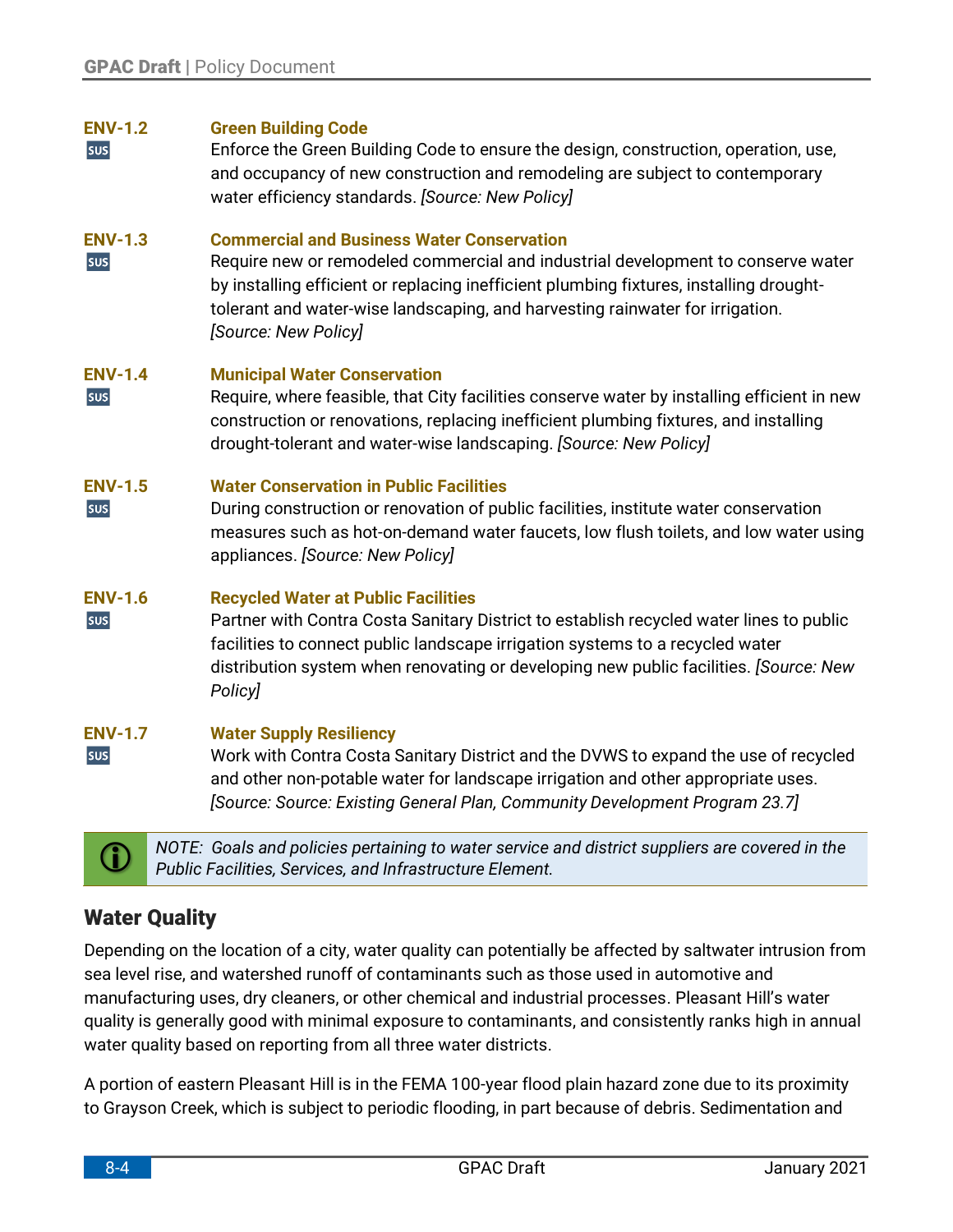

debris in water sources like Grayson Creek can compromise water quality in the creek and the water bodies into which it flows.

| <b>ENV-2</b>          | Protect the quality of water resources in Pleasant Hill. [Source: New Goal]                                                                                                                                                                                              |
|-----------------------|--------------------------------------------------------------------------------------------------------------------------------------------------------------------------------------------------------------------------------------------------------------------------|
| <b>ENV-2.1</b><br>sus | <b>Drainage System Maintenance</b><br>Maintain and upgrade the city drainage system, including regularly clearing drainage<br>systems of debris build up that exacerbates flood impacts. [Source: Existing General<br>Plan, Safety and Noise Policy 1A and 1B, modified] |
| <b>ENV-2.2</b><br>sus | <b>Drainage Improvements</b><br>Cooperate with regional agencies to complete regional storm drainage improvements.<br>[Source: New Policy]                                                                                                                               |
| <b>ENV-2.3</b><br>sus | <b>Limit Impervious Parking Areas</b><br>Discourage additional parking over the required minimum standards for any new<br>development provided the developer can demonstrate the need for additional parking.<br>[Source: New Policy]                                    |
| <b>ENV-2.4</b><br>sus | <b>Alternative Driveway Design</b><br>Encourage alternative materials and designs to limit driveways, parking areas and<br>parking lots in residential zones, including pervious paving material, turf stones, and<br>"ribbon strip" driveways. [Source: New Policy]     |
| <b>ENV-2.5</b><br>sus | <b>Alternative Drainage Design</b><br>Encourage bioswales and other innovations in new development to allow runoff from<br>parking lots and all impervious area to drain into landscaped areas and rainwater<br>percolate into the ground. [Source: New Policy]          |
| <b>ENV-2.6</b><br>sus | <b>Creek Preservation</b><br>Require adequate setbacks between creeks or waterways and new development.<br>Require retention of existing vegetation plant buffers with the use of native plant<br>species, where feasible. [Source: New Policy]                          |
| <b>ENV-2.7</b>        | <b>Watercourse Preservation</b><br>Preserve natural watercourses or provide naturalized drainage channels within the city.<br>Where feasible, implement restoration and rehabilitation opportunities. [Source: New<br>Policy]                                            |
|                       | NOTE: Goals and policies pertaining to parks, open space, and subsequent areas for<br>recreation are covered in the Open Space, Parks, and Recreation Element.                                                                                                           |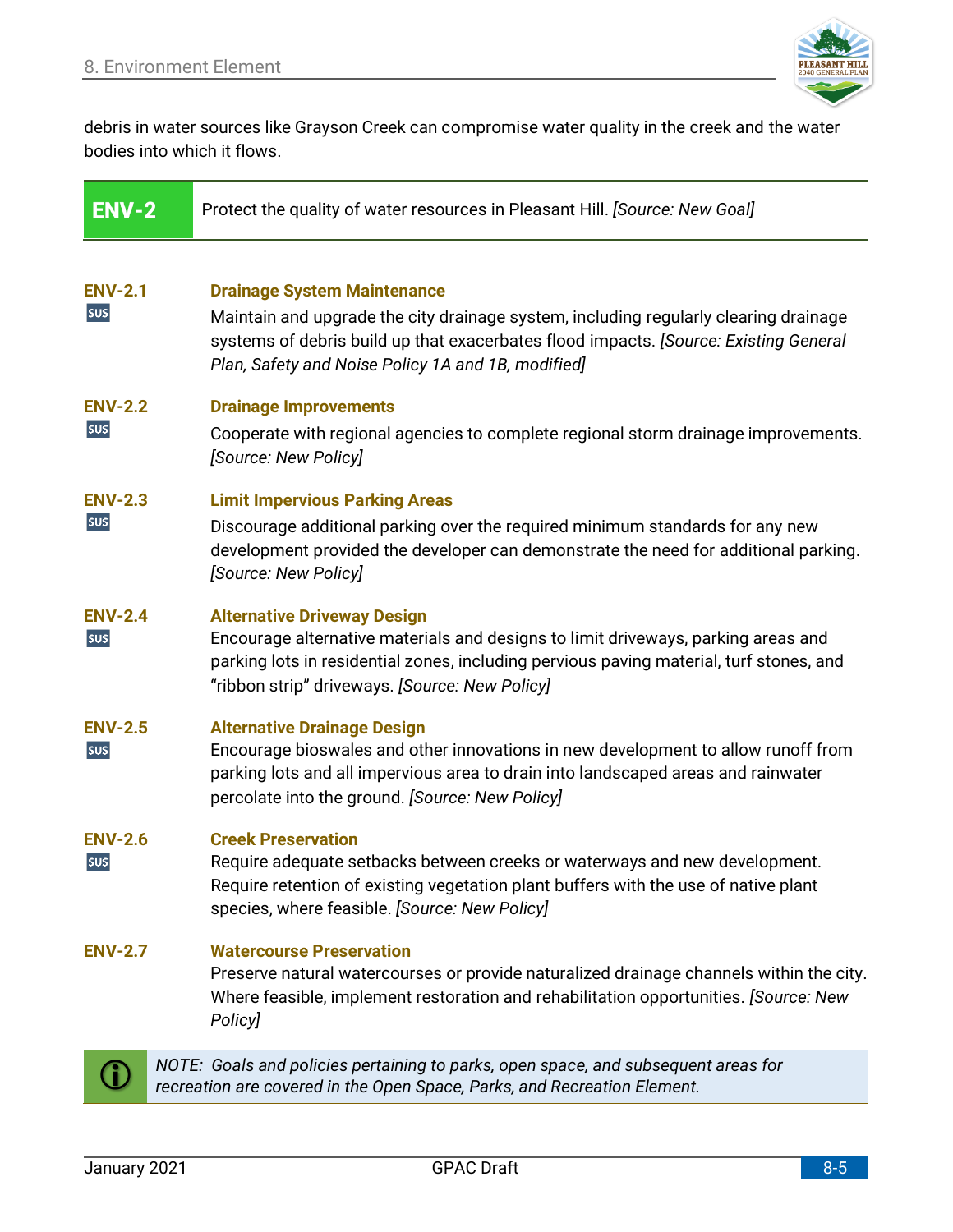#### <span id="page-5-0"></span>8.2 **Biological Resources**

Most land in the city and its sphere of influence is developed, limiting the amount of sensitive plant and animal habitat. Undeveloped hillsides and other open spaces in Pleasant Hill support pockets of grassland, oak woodland, and shrubland-chaparral habitat. The city also has a variety of plants and trees that provide additional cover and food for animals. This "urban habitat" includes residential and commercial landscaping and streetscape plantings. Rodents, small mammals, and birds use trees and vegetated areas for foraging and nesting. Some sensitive plant and animal species have been historically identified as having the potential to be present as well. These are provided in Table 6-1.

Grayson Creek, Murderers Creek (and several others see creek map) and the Contra Costa Canal form the major waterways in Pleasant Hill. Most of the wetlands in the city have been converted to urban use, and what remains are channelized streams. While both water ways include a portion that is paved and channelized, they still provide some habitat in the channel bottoms, where sediment collects and creates opportunities for plant and animal species to become established. Seasonally wet areas become evident during rainy periods and the creek corridors include limited wetlands and riparian vegetation that provide habitat for birds, amphibians, fish, and terrestrial species. The wetlands that remain in the city are important for recharge and filtering of water supplies.

Wildlife species listed as threatened or endangered in the surrounding area include the California redlegged frog and the Alameda whipsnake. Critical species in the San Joaquin Delta north of Pleasant Hill include the delta smelt and steelhead trout.

| <b>Vegetative Communities</b> | <b>Sensitive Plant Species</b> | <b>Sensitive Animal Species</b> |
|-------------------------------|--------------------------------|---------------------------------|
| <b>Brackish Marsh/Mudflat</b> | Alkali milkvetch               | Bay checkerspot butterfly       |
| Freshwater marsh              | Antioch Dunes evening          | California clapper rail         |
| Grassland                     | primrose                       | California least tern           |
| Seasonal wet grassland        | Contra Costa goldfields        | California red-legged frog      |
| Seasonal wet plowed grassland | Contra Costa wallflower        | California tiger salamander     |
| Non-habitat                   | Large-flowered fiddleneck      | Giant garter snake              |
| Oak woodland                  | Mason's Lilaeopsis             | Lange's metalmark butterfly     |
| Open water                    | Mt. Diablo bird's beak         | Longhorn fairy shrimp           |
| Shrubland/chaparral           | Rock sanicle                   | Saltmarsh harvest mouse         |
|                               | Soft bird's beak               | San Joaquin kit fox             |

# **Table 8-1 Vegetative Communities and Animal Species with the Potential to Occur in the Planning Area**

*Source: Contra Costa Water District 2016*

Pleasant Hill is also home to several protected tree species and is surrounded by critical habitat for animal species, although no critical habitat exists within the city limits. The City has taken steps to encourage the protection of a variety of tree species through the City Zoning Ordinance (Section 18.50.110). The Zoning Ordinance includes supplemental regulations to protect native oak trees and indigenous trees with a trunk diameter of nine inches or larger at a height of 24 inches above ground.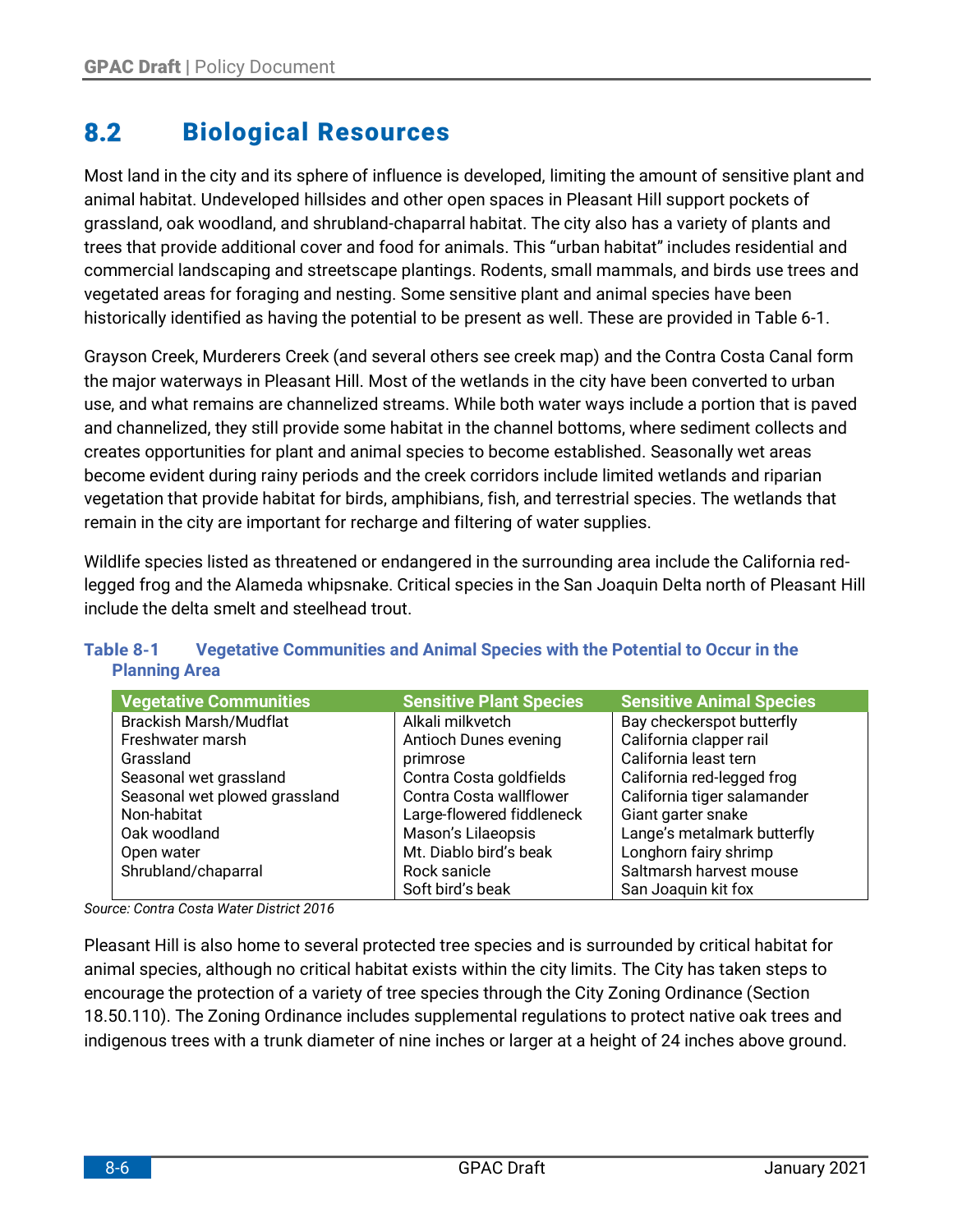

| $ENV-3$               | Preserve and reclaim streams, wetlands, and riparian areas to function as open space.<br>[Source: Existing General Plan, Community Development Goal 21, modified]                                                                                                                                                                                                                                 |
|-----------------------|---------------------------------------------------------------------------------------------------------------------------------------------------------------------------------------------------------------------------------------------------------------------------------------------------------------------------------------------------------------------------------------------------|
| <b>ENV-3.1</b><br>sus | <b>Stream, Wetland, and Riparian Reclamation</b><br>Reclaim degraded streams, wetlands, riparian areas, and wildlife migration corridors,<br>where possible, in cooperation with the Flood Control District. [Source: Existing General<br>Plan, Community Development Policy 21A]                                                                                                                 |
| <b>ENV-3.2</b><br>sus | <b>Reclamation with New Development</b><br>Encourage new proposed development to preserve or reclaim on-site streams,<br>wetlands, and riparian areas [Source: Existing General Plan, Community Development<br>Program 21.1, modified]                                                                                                                                                            |
| <b>ENV-3.3</b><br>sus | <b>Natural Stream Corridor Retention and Improvement</b><br>Encourage the retention of natural stream corridors, and the creation of natural stream<br>channels where improvements to drainage capacity are required. [Source: New Policy]                                                                                                                                                        |
| <b>ENV-3.4</b><br>sus | <b>Erosion Control Plans</b><br>Require erosion control plans for proposed new development that require significant<br>grading or are near streams, wetlands, and riparian areas. The plans shall include<br>recommendations for grading practices that prevent erosion, loss of topsoil, and scour<br>of drainageways, consistent with biological and aesthetic values. [Source: New Policy]     |
| <b>ENV-3.5</b><br>sus | <b>Creekbank Alteration</b><br>Require new proposed development that includes approved creekbank alteration to<br>obtain necessary permits from Fish and Wildlife, San Francisco Regional Water Quality<br>Board and the City and implement the recommendations appropriately. [Source: New<br>Policy]                                                                                            |
| <b>ENV-4</b>          | Protect and preserve natural habitat, plants, and wildlife. [Existing General Plan,<br>Community Development Goal 22, modified]                                                                                                                                                                                                                                                                   |
| <b>ENV-4.1</b><br>sus | <b>Minimize Development Impacts</b><br>Require proposed new development and construction activities to minimize impacts<br>and disturbances on plants and animals, including sensitive habitat and migration<br>corridors, landforms, and trees. [Source: Existing General Plan, Community<br>Development Policy 22A and Existing General Plan, Community Development Program<br>22.2, modified]] |
| <b>ENV-4.2</b><br>sus | <b>Natural Habitat Protection</b><br>Preserve, protect, and improve remaining natural habitat, waterways, and wetlands.<br>[Source: New Policy]                                                                                                                                                                                                                                                   |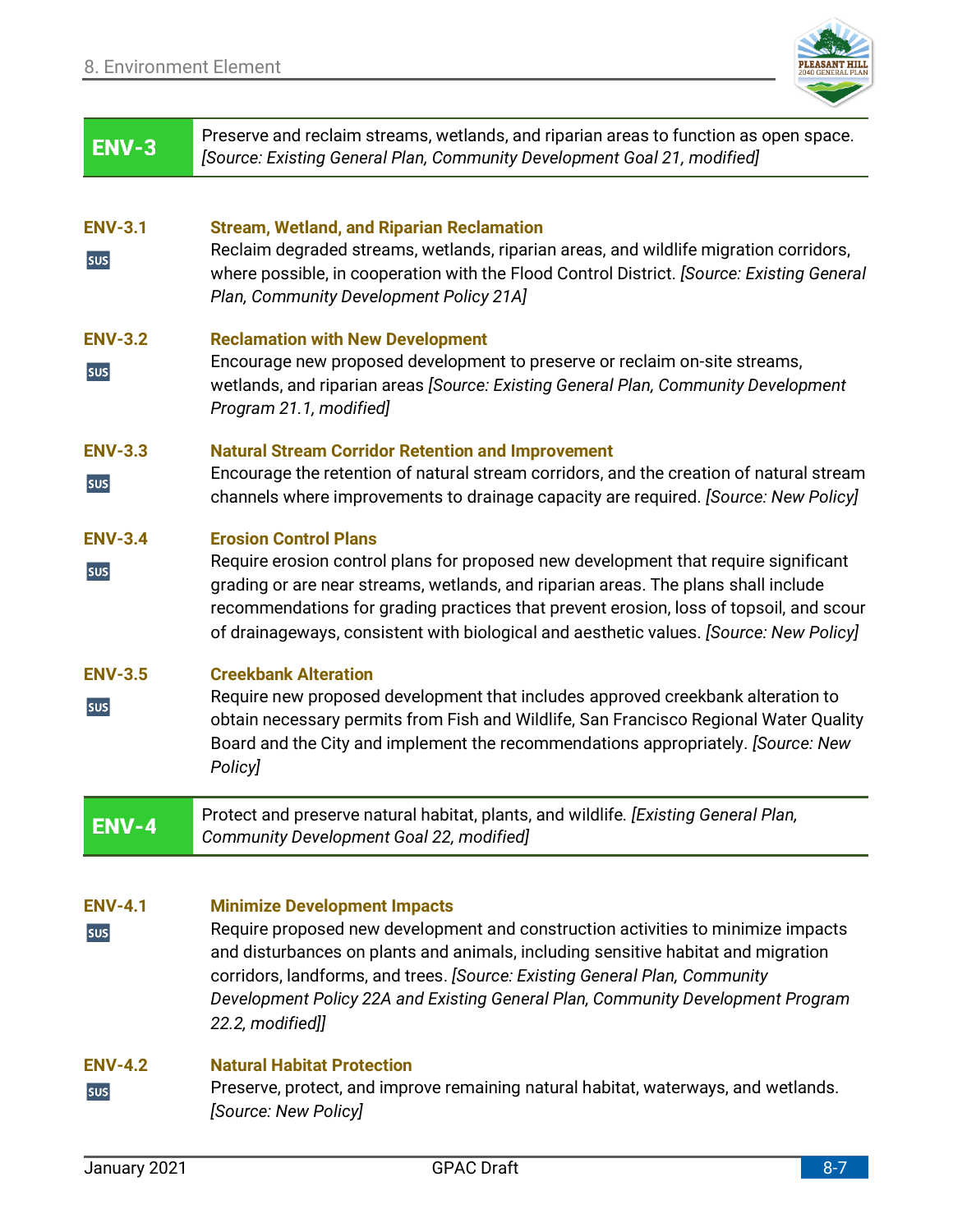# **ENV-4.3 Fish Bypass Facilities**

Support efforts of the County to determine the feasibility of constructing fish bypass sus facilities for flood control drop structures in area creeks. *[Source: Community Development Program 22.5]*

# **ENV-4.4 California Tiger Salamander Protection**

Require new development proposed in areas of documented occurrence of the sus California Tiger Salamander, and require site-specific study and mitigation of potential impacts, which may include avoidance of habitat, reduction of habitat disturbance, and offsite or onsite restoration or protection of similar habitat. *[Source: Existing General Plan, Community Development Program 22.4, modified]*

# **ENV-4.5 Urban Forestation**

Encourage increased urban forestation in proposed new development by promoting sus site and landscape design that retains existing trees and includes native species. *[Source: New Policy]*

#### <span id="page-7-0"></span> $8.3$ **Historic and Cultural Resources**

Contra Costa County and the greater San Francisco Bay Area have a long, rich history of human habitation, with the earliest known records dating from around 200 BC. In general, archaeological research has focused on the coastal San Francisco Bay Area, where large shell mounds were easily identified in the landscape. Native American occupation of the region included the areas of modern Walnut Creek and Pleasant Hill. The larger Bay Area consisted of several independent tribal territories during prehistoric and early historic periods, including the Bay Miwok language speakers, who occupied the eastern parts of Contra Costa County, from Walnut Creek to the Sacramento-San Joaquin Delta. While the area offered resources that Native American groups could utilize for food and other uses, there are no known ethnographic settlements in the outlying margins of the San Francisco Bay Area that include Pleasant Hill. Lithic scatters, quarries, habitation sites, petroglyph sites, milling features, and isolated burial sites have been documented and have the potential to occur throughout the city and its sphere of influence, however. Archaeological sites with evidence of these cultures are still found in and around Pleasant Hill. State records list seven Native American archeological sites in Pleasant Hill. The city also has several historic homes and places, such as Rodgers Ranch and others listed below.

# *Rodgers Ranch Heritage Center*

The Rodgers family moved to the area in 1868 and established a 149-acre ranch where they grew crops and were active members of their community. Over time, the ranch changed hands and reduced in size until the original buildings were transformed into a heritage park at the recommendation of the Pleasant Hill Historical Society. Now, the Rodgers Ranch Heritage Center is just over two acres in size and includes the Rodgers' farmhouse and an urban farm that serves as an education center, hosting workshops and events including farm-to-table culinary courses, gardening, and permaculture. The site is owned and managed by the Pleasant Hill Recreation and Park District (Rec. & Park) and offers a summer day camp, hosts field trips and a harvest festival, and provides tours to the public. A partial list of other buildings and structures of potential historic significance is depicted on Figure 6-1 and include the following: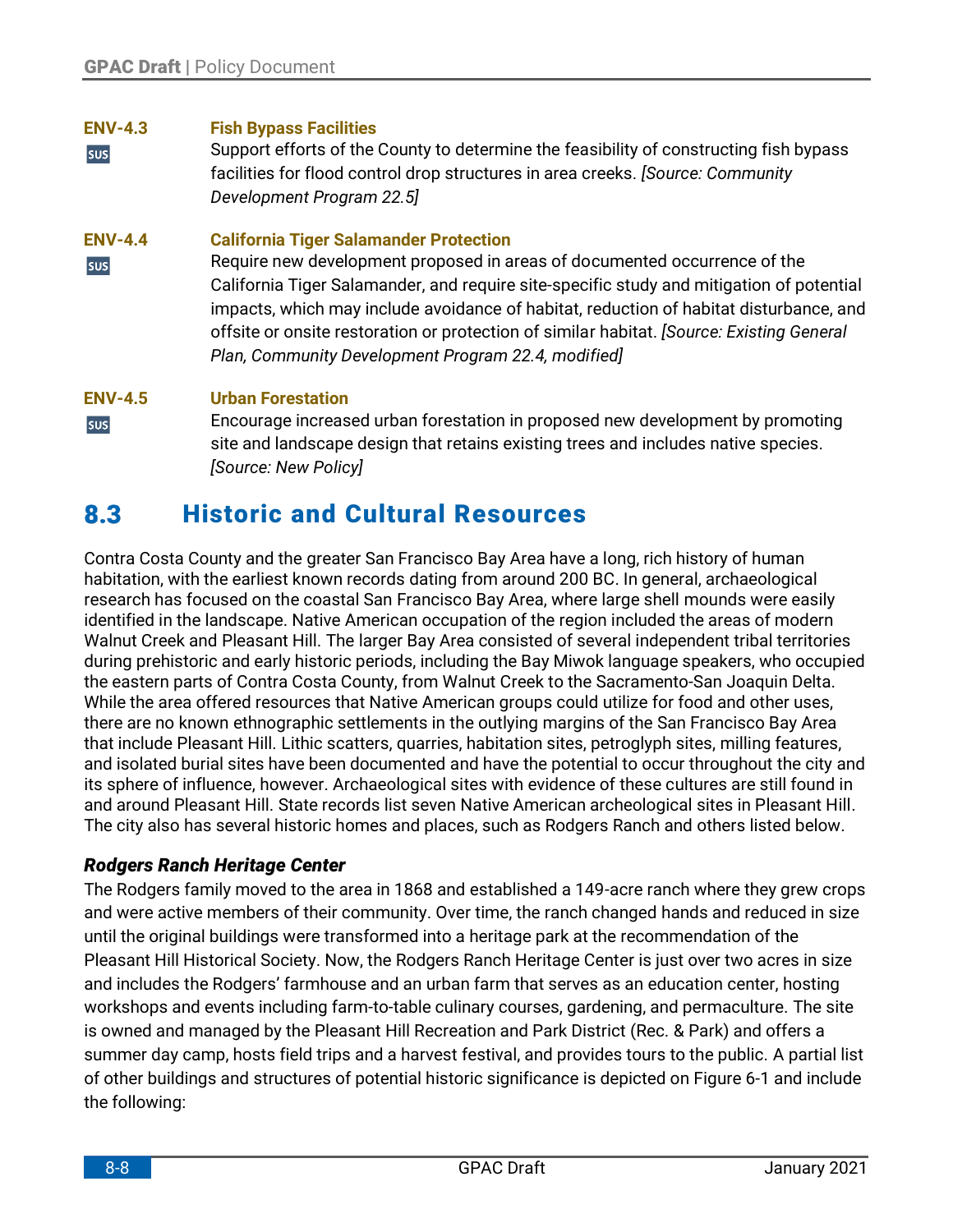

- **E Corrigan House**. Two-story wood frame farmhouse built late 1910s. Adjacent chicken coop remodeled as living quarters.
- **E** Allen House. Built in the 1920s as main house on same site as Corrigan House.
- **E** Roche Ranch Barn. California style, 1905, with central loft and side stables.
- **Pleasant Hill Grammar School**. Oldest public building in city, 1920. Owned by Rec. & Park.
- **Boss-Slater House.** A one-story cottage that may have been moved from Slater Avenue.
- **E** Dathe Barn. White frame two-story barn with front hayloft opening.
- **Francisco House**. Two-story cottage style with exposed rafters.
- **Patrick Rodgers Ranch**. Wood farmhouse and California style barn, 1868. Owned by Rec. & Park District. Listed on the National Register of Historic Places in 1991.
- **Rodgers House**. White frame 19th-century house.
- **DeMartini House**. One-story home of an early community leader. Now used as a place of business.
- **Exambon House**. Berkeley style, 1921, shingle house with hip roof, fireplace. May have been moved from Brandon Road.
- **Hook House**. Arts and crafts bungalow.
- **Hobart-Daily House**. Ranch style house, 1938, built by then-owner of Rodgers Ranch.
- **World War I Monument**. Originally dedicated in 1927, this monument was relocated when Interstate 680 was built. It honors 76 men and one woman from the county who died in World War I.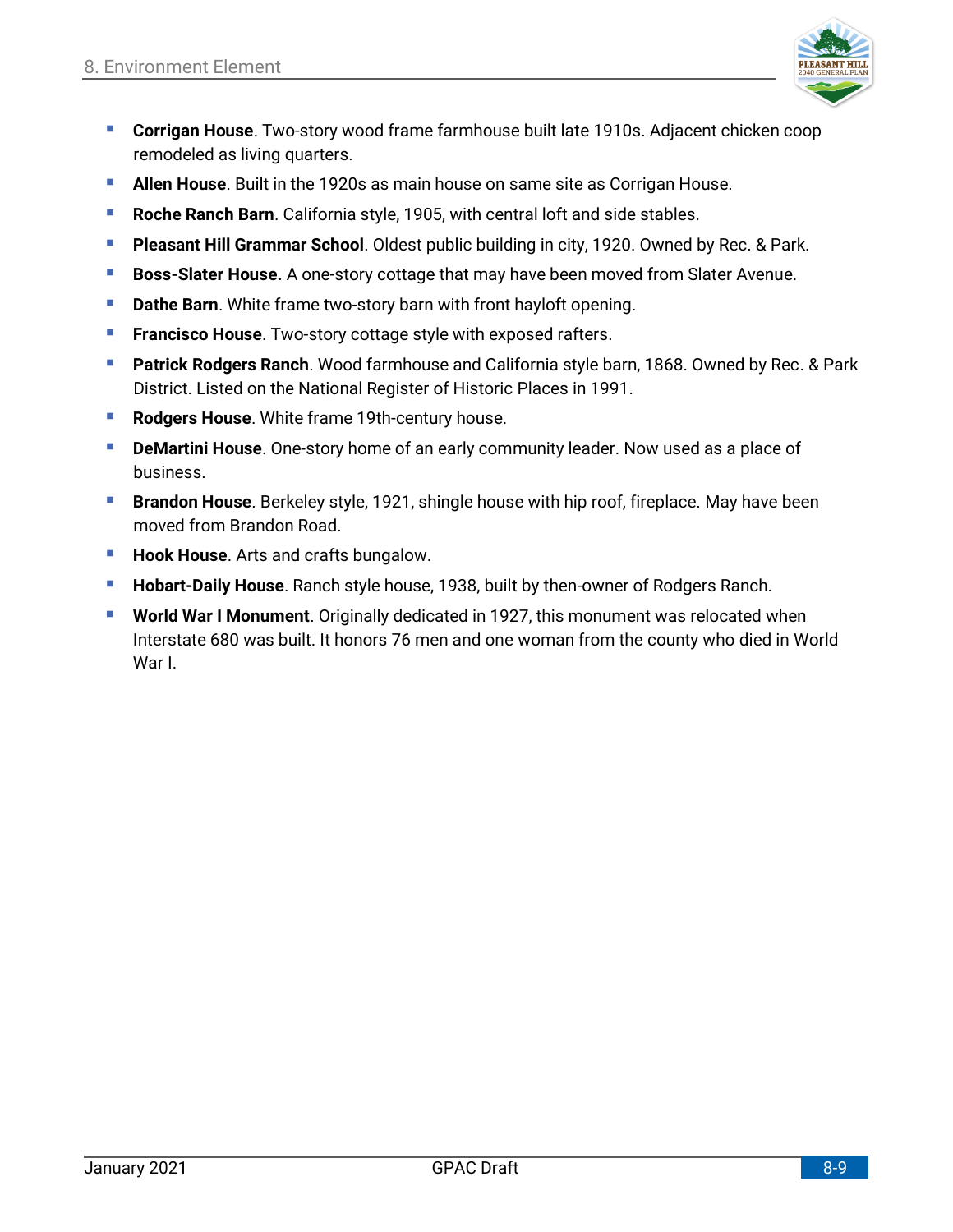

# **Figure 8-1 Potential and Designated Historic Structures Identified within Pleasant Hill**

The Zoning Ordinance contains overlay districts intended to protect and enhance historical and cultural resources, including by guiding development around them. The historic overlay district has been applied only to the Rodgers Ranch, discussed above. The cultural resources overlay district has not been utilized.

| ENV-5          | Protect cultural and tribal resources. [Source: New Goal]                                                                                                                                                                                                                                                         |
|----------------|-------------------------------------------------------------------------------------------------------------------------------------------------------------------------------------------------------------------------------------------------------------------------------------------------------------------|
| <b>ENV-5.1</b> | <b>Construction Monitoring</b><br>Require new development to monitor grading, ground-disturbing, and other major<br>earth-moving construction activities by a qualified professional during construction in<br>previously undisturbed areas or those with known archaeological resources.<br>[Source: New Policy] |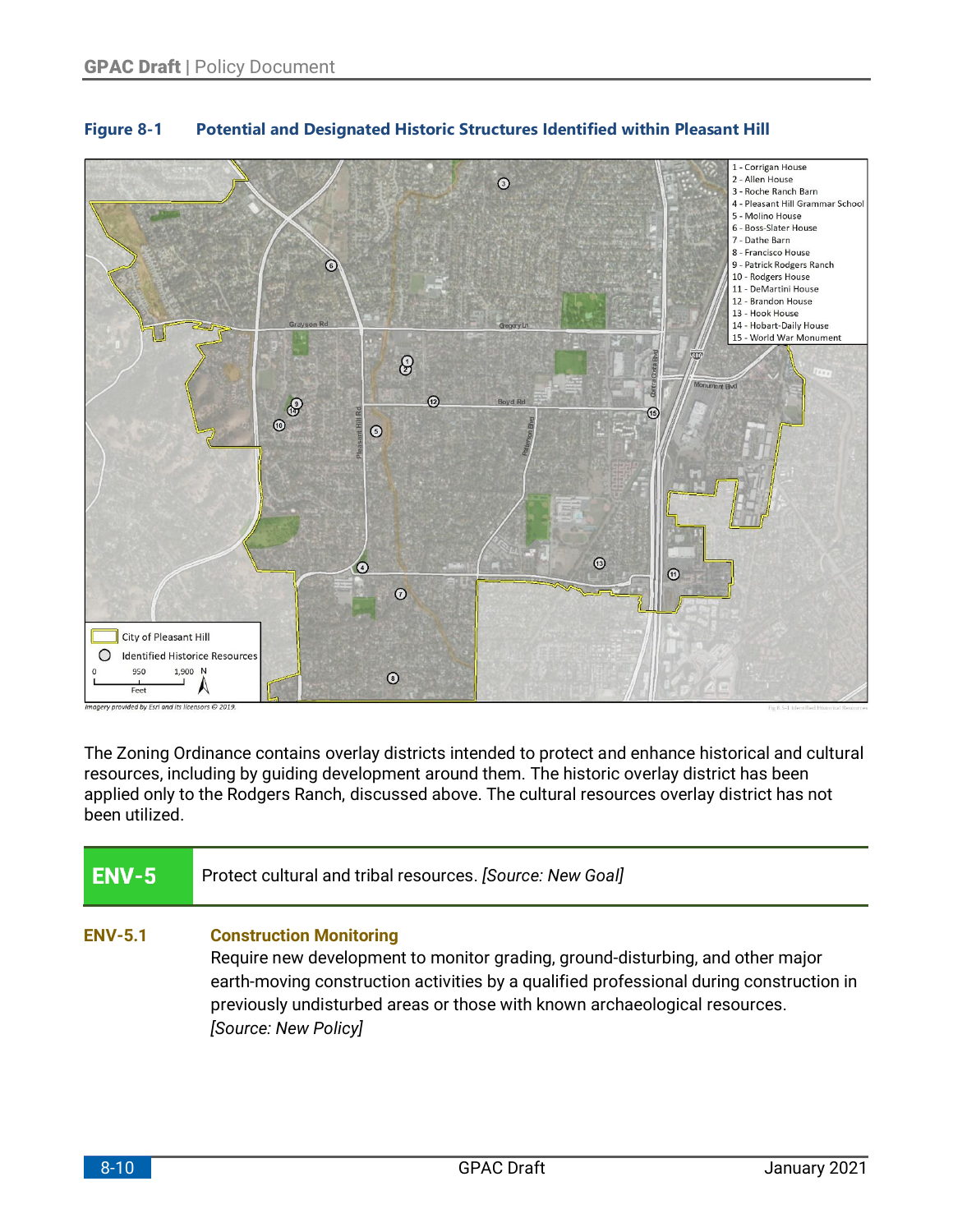

| <b>ENV-5.2</b> | <b>Consultation</b><br>Perform required consultation with the appropriate tribal organization(s) as part of<br>projects subject to the California Environmental Quality Act (CEQA). [Source: New<br><b>Policy</b> |
|----------------|-------------------------------------------------------------------------------------------------------------------------------------------------------------------------------------------------------------------|
| <b>ENV-5.3</b> | <b>Cultural Resources Treatment</b><br>Ensure that treatment of any cultural resources discovered during site grading<br>complies with State guidelines. [Source: New Policy]                                     |
| <b>ENV-6</b>   | Maintain designated historic sites and structures. [Source: Existing General Plan,<br>Community Development Goal 25, modified]                                                                                    |
| <b>ENV-6.1</b> | <b>Community Education</b>                                                                                                                                                                                        |
|                | Work with the City of Pleasant Hill Library to maintain historical reference materials<br>that provide educational background on the history of Pleasant Hill. [Source: New<br>Policy]                            |

#### <span id="page-10-0"></span>8.4 **Air Quality**

Air quality is both a local and regional issue and has an important influence on the health and quality of life in Pleasant Hill. Poor air quality contributes to higher rates of asthma, respiratory disease, and some types of cancer. Most air-borne emissions come from vehicles using I-680 and major roadways such as Contra Costa Boulevard. Because pollutants drift across city boundaries, traffic on other nearby freeways, major roadways, and the air traffic at Buchanan Field Airport also impact air quality in the city.

Pleasant Hill overall has good air quality that is generally better than statewide and nationwide averages. But, like most of California, Pleasant Hill experiences ozone pollution in the summer months and particulate matter pollution in the winter months. The ozone and particulate matter pollution can also be exacerbated by natural hazard events, such as smoke from wildland fires. Air quality monitoring for Pleasant Hill indicates that the overall ozone and particulate pollutants are relatively low compared to other areas in the state, with fewer than seven days a year from 2015 to 2017 exceeding national standards.

# **ENV-7**

Meet or exceed State and Federal Air quality standards. *[Source: New Goal]*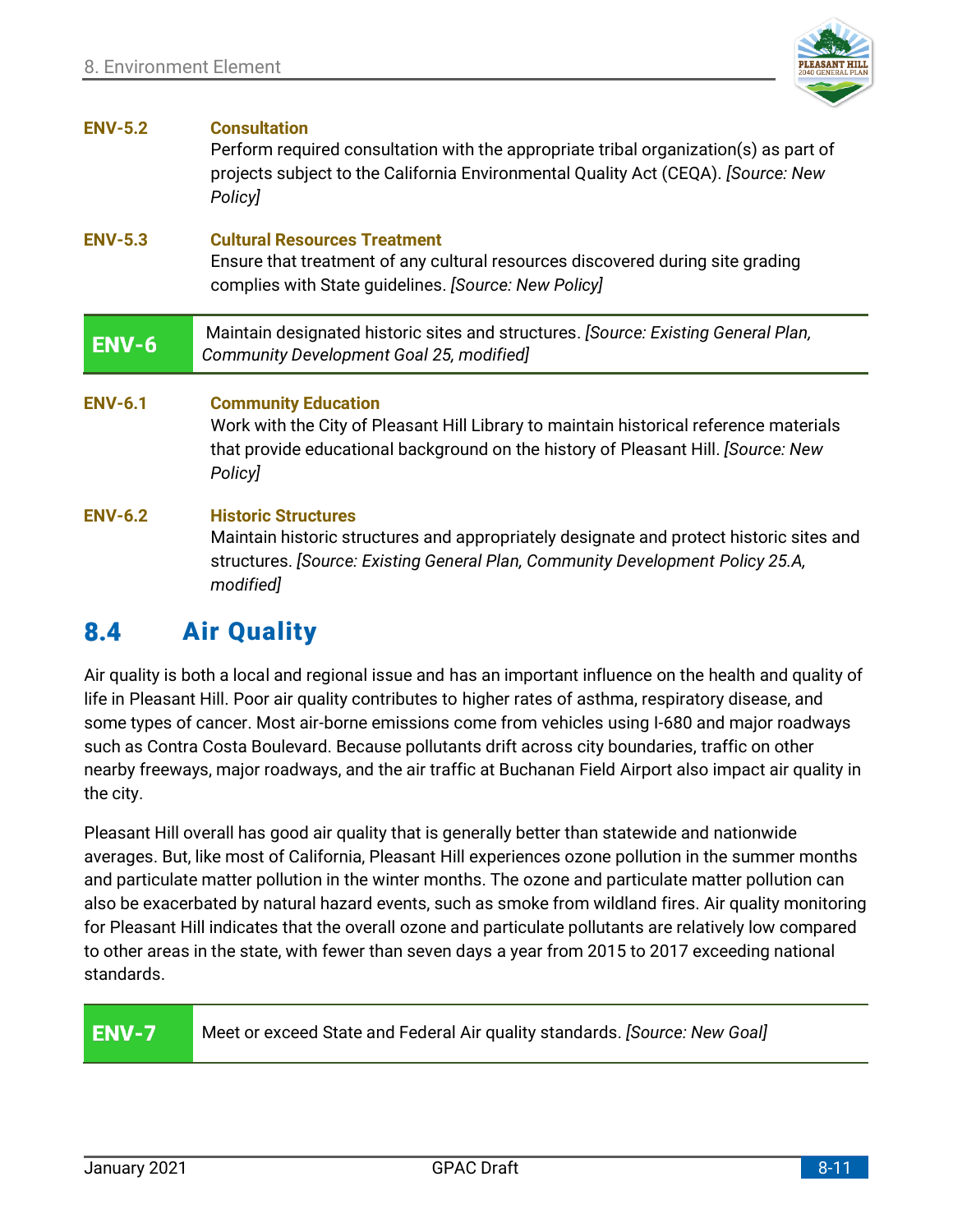| <b>ENV-7.1</b><br>sus | <b>Air Quality Improvements</b><br>Promote actions that improve air quality and help meet air quality attainment<br>standards. [Source: Existing General Plan, Safety and Noise Policy 8A, modified]                                                                                                                                         |
|-----------------------|----------------------------------------------------------------------------------------------------------------------------------------------------------------------------------------------------------------------------------------------------------------------------------------------------------------------------------------------|
| <b>ENV-7.2</b><br>sus | <b>Air Quality Strategies</b><br>Work with local and regional agencies to develop a consistent and effective approach<br>to air quality planning and management that includes strategies to reduce vehicle<br>trips, wood burning, and the burning of fossil fuels. [Source: Existing General Plan,<br>Safety and Noise Program 8.1]         |
| <b>ENV-7.3</b><br>sus | <b>Fuel-efficient Vehicles</b><br>Promote fuel efficiency and cleaner fuels for vehicles, including construction and<br>maintenance equipment, by replacing the City vehicles and equipment with zero-<br>emission vehicles and equipment and requesting that City contractors use reduced- or<br>zero-emission fleets. [Source: New Policy] |
| <b>ENV-7.4</b>        | <b>Mobile Source Reductions</b>                                                                                                                                                                                                                                                                                                              |
| sus                   | Use land use and transportation strategies to reduce vehicle emissions. [Source: New<br>Policy]                                                                                                                                                                                                                                              |
| <b>ENV-7.5</b><br>sus | <b>Landscape Equipment</b><br>Discourage the use of landscape equipment with two-stroke engines and publicize the<br>benefits and importance of alternative technologies. [Source: New Policy]                                                                                                                                               |
| <b>ENV-7.6</b><br>sus | <b>Sensitive Receptors</b><br>Locate sensitive receptors, including schools, hospitals, care facilities, and residential<br>uses away from known air quality impact areas [Source: New Policy]                                                                                                                                               |

#### <span id="page-11-0"></span>8.5 **Sustainability**

A healthy and sustainable environment is one of the most critical components to a healthy life, high quality of living, and the long-term maintenance of important natural resources. By efficiently managing natural resources and reducing greenhouse gas emissions (GHG), Pleasant Hill can address the effects of climate change and preserve the quality of life in our community.

This section focuses on community sustainability through goals and policies targeting energy conservation, green building, greenhouse gas reduction, and recycling and solid waste. These efforts will result in a cleaner, healthier, and more ecologically responsible Pleasant Hill.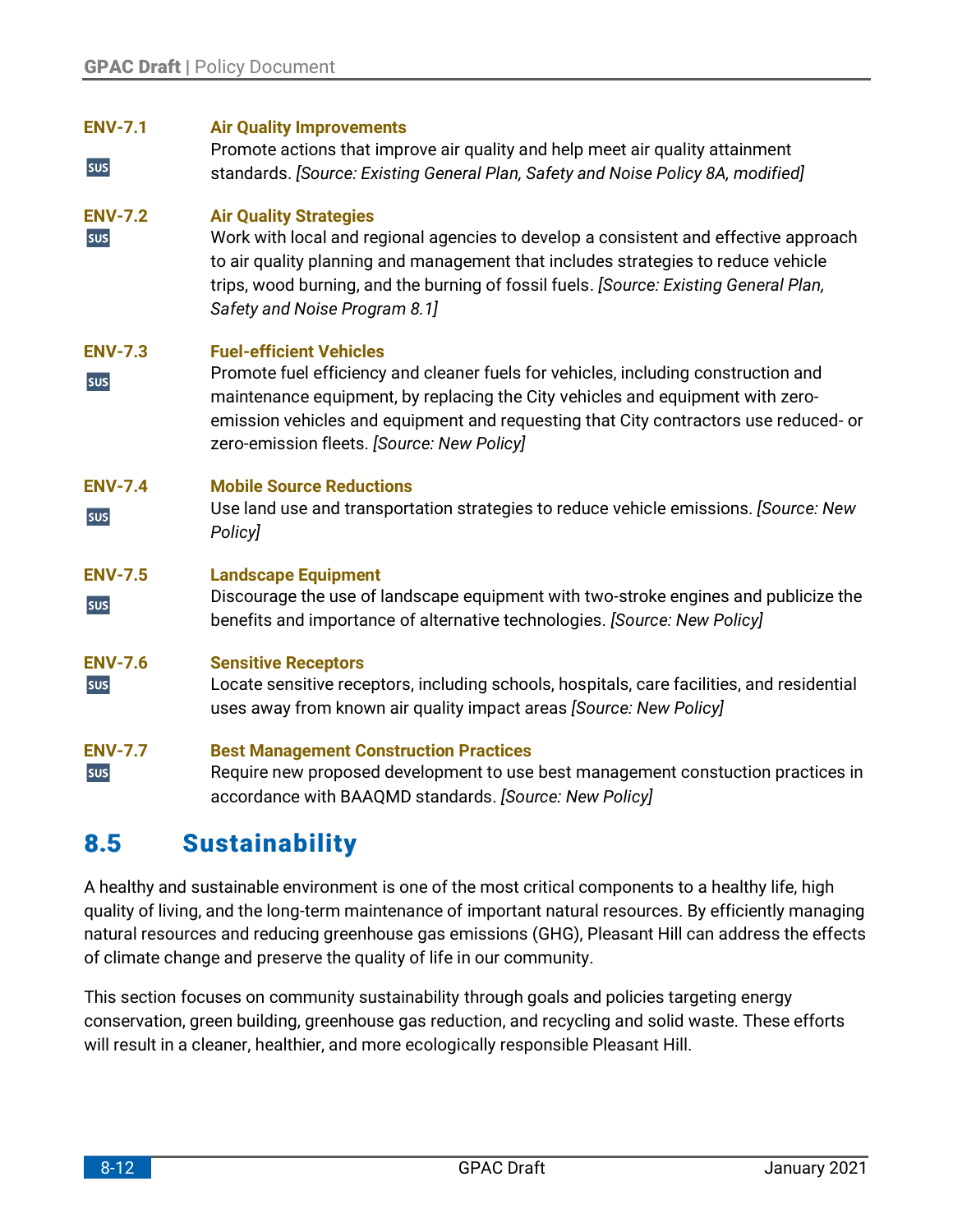

# **Greenhouse Gas Emissions**

California has become a recognized global leader in the effort to reduce GHG emissions through establishing wide-ranging GHG reduction strategies. The primary GHG reduction legislation driving State and city climate action plans includes Assembly Bill (AB) 32, Senate Bill (SB) 32, and Executive Order (EO) B-55-18. These laws and directives have charted a path towards carbon neutrality for California by 2045.

In addition to the landmark climate change bills, California has also passed legislation that increases energy efficiency in buildings (Title 24), improves fuel efficiency in vehicles (Advanced Clean Cars Program), and most recently legislation that calls for 100 percent carbon neutral electricity by 2045 (SB 100).

While the impacts of climate change are imposing and the use of fossil fuels that drive it pervasive, there are solutions. National, state, and local governments worldwide are making changes to reduce the impacts of climate change to a manageable level. What is more, places like California have been making substantial reductions in GHG emissions while continuing to grow its gross domestic product by decarbonizing the economy and investing in clean energy and next-generation technologies.

Generally, there are two primary types of strategies to address climate change: mitigation and adaptation. Mitigation strategies focus of slowing or halting future warming by reducing or capturing GHG emissions. Examples include planting trees to absorb carbon dioxide from the air, increasing fuel efficiency to reduce the amount of carbon dioxide emitted per mile driven, and conserving electricity to lower GHG emissions associated with energy production. While mitigation strategies will curb some GHG emissions, these efforts are unlikely to halt climate change entirely. Adaptation strategies, which are discussed in the Safety Element of the General Plan, focus on actions to moderate the impacts of climate change. Examples of adaptation include use of drought-tolerant landscaping, reduced impermeable surfaces, and green building codes.

# **Energy Efficiency and Electrification**

Increasing energy efficiency and the availability of renewable energy has great potential to contribute to GHG reduction and to preserve resources. The energy needed to light, heat, and power buildings is a stationary source of GHG emissions if produced using fossil fuels, the reduction of which is a key goal throughout the state. Energy use reductions can be achieved in a variety of ways, including optimizing energy efficiency in new construction, retrofitting existing buildings that facilitate energy use reduction; promoting energy and water conservation and efficiency; and encouraging the use of renewable energy. Energy audits for residential and commercial uses and developer and building contractor education on energy conservation and efficiency techniques are other approaches to energy conservation. As California moves toward a cleaner energy grid and greater energy efficiency, residents and businesses in Pleasant Hill can take advantage of numerous programs, incentives, and improvements that foster greater energy independence, lower energy costs, and greener and safer energy options.

Natural gas is a common source of energy in many buildings in Pleasant Hill, as it is in other cities and counties in California and across the country. Reducing and potentially eliminating the use of natural gas in existing and future buildings is important to both meeting climate change goals and to creating safer cities and homes. Achieving greater electrification will also help communities reach the goal of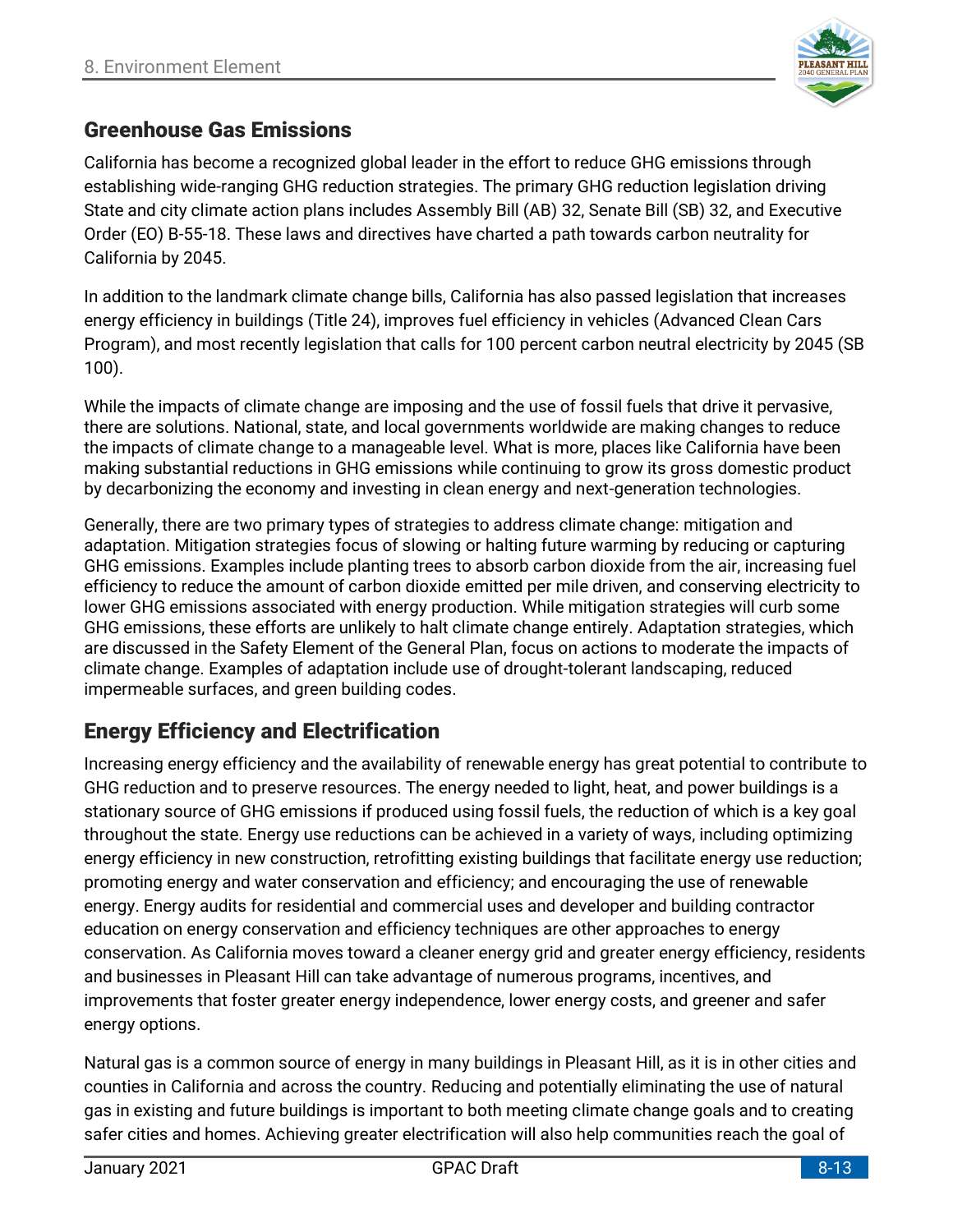carbon neutrality by 2045 set by Senate Bill 100. An all-electric building that uses 100 percent renewable energy has zero carbon emissions, which can go a long way toward helping Pleasant Hill, Contra Costa County, and California reach its energy and climate change goals.

The City of Pleasant Hill adopted the California Building Standards Code by reference in 2019, including sections that govern energy efficiency (Title 24, Part 6) and Green Building Standards (Title 24, Part 11), also known as CALGreen. Developed as part of a comprehensive effort to meet the AB 32 GHG reductions schedule (reducing GHGs to 1990 levels by 2020), CALGreen provides cost-effective approaches to reduce energy use and water consumption, encourage access to alternate transportation modes, and other measures that provide energy reduction benefits.

# **Solid Waste Reduction and Recycling**

Some of the solid waste generated by residents and businesses in Pleasant Hill is diverted through recycling and reuse. The Solid Waste ordinance (Pleasant Hill Municipal Code Section 13.10 et seq.) regulates the way solid waste and recycling is managed in the city, including the services of franchise waste haulers. The Solid Waste and Recycling Plan includes strategies to divert from landfills and obtain grants that are used to encourage recycling of used motor oil and beverage containers. This Plan is a State requirement that indicates how the City will promote waste source reduction, recycling and composting, and environmentally safe transformation and disposal to help achieve the statewide goal of source-reduction, recycling, or composting of 75 percent of solid waste generated in California.

| ENV-8                 | Become a low carbon community that meets State GHG reduction goals by 2040.<br>[Source: New Goal]                                                                                                                                          |
|-----------------------|--------------------------------------------------------------------------------------------------------------------------------------------------------------------------------------------------------------------------------------------|
| <b>ENV-8.1</b>        | <b>Meet State Emission Reduction Targets</b><br>Reduce GHG emissions at a rate that meets the long-term State target to reduce<br>emissions by at least 66 percent below 2005 levels by 2040. [Source: New Policy]                         |
| <b>ENV-8.2</b><br>sus | <b>Health and Economic Benefits</b><br>Prioritize implementation of GHG reduction projects that provide health and economic<br>benefits for the community. [Source: New Policy]                                                            |
| <b>ENV-8.3</b><br>sus | <b>Municpal GHG Reduction</b><br>Implement cost-effective GHG reduction strategies for City facilities and operations.<br>[Source: New Policy]                                                                                             |
| <b>ENV-8.4</b><br>sus | <b>Land Use and Transportation Priorities</b><br>Support land uses and transportation improvements that prioritize alternative<br>transportation modes that will reduce the number and length of automobile trips.<br>[Source: New Policy] |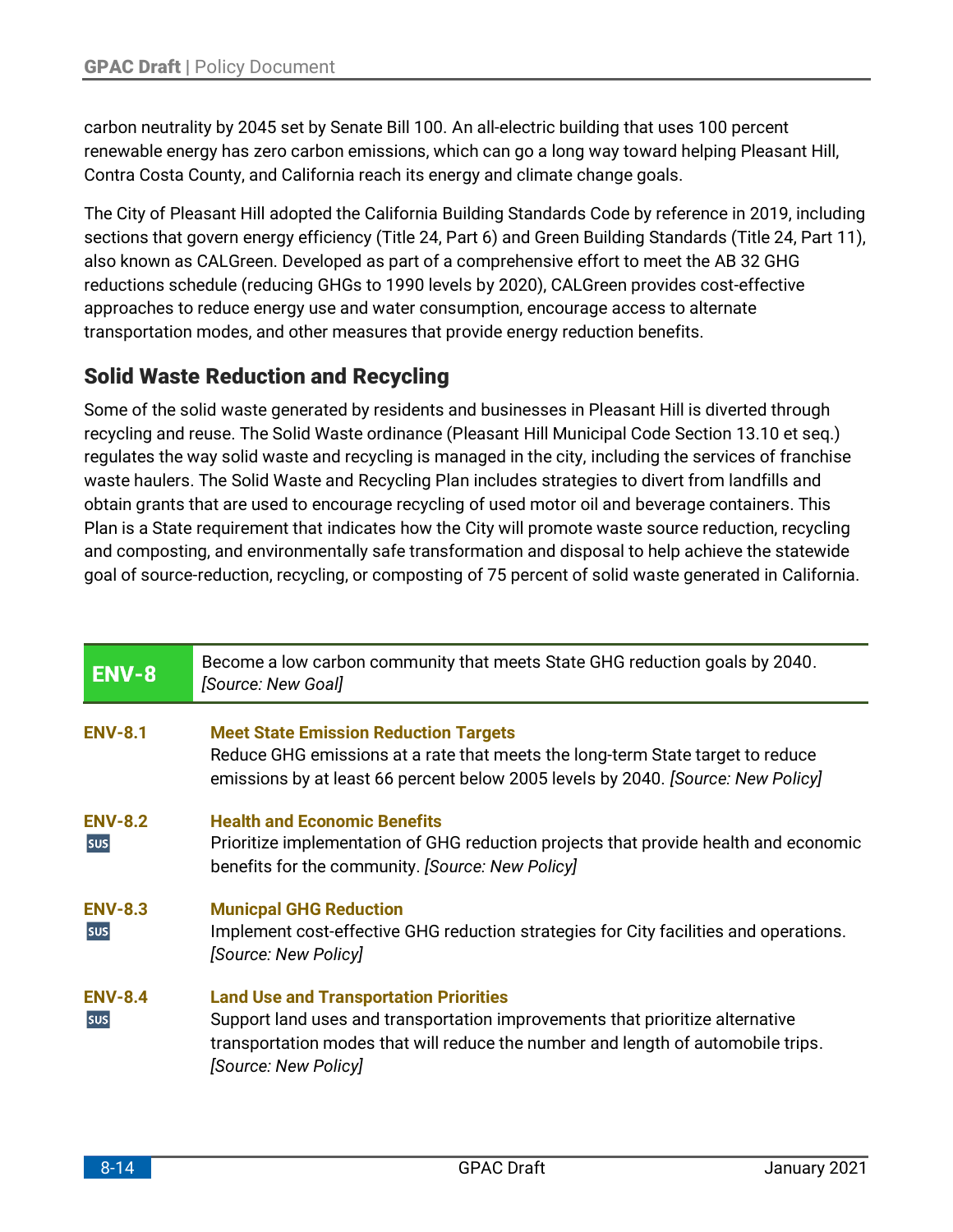

### **ENV-8.5 GHG Thresholds**

sus Require new development projects that would exceed GHG thresholds to feasibly mitigate all GHG emissions and locally offset any remaining GHG emissions that exceed the threshold consistent with the City standards. *[Source: New Policy]*

### **ENV-8.6 Electric Vehicle Infrastructure**

sus Require installation of electric vehicle charging stations as a ratio of total required parking for new and redeveloped commercial and multi-family projects and require new single family residential development to include to 220 volt outlets in all garages. *[Source: New Policy]*

### **ENV-8.7 Grant Funding**

sus Seek grant funding to support implementation of GHG reduction projects in municipal facilities, including rebates and other incentive opportunities. *[Source: New Policy]*

### **ENV-8.8 Preferences for Firms Using Reduced-emissions Equipment**

sus Give preference for City contracts to firms using reduced-emissions equipment, including for services such as trash collection and landscaping. *[Source: Existing General Plan, Safety and Noise Program 8.5, modified]*

**ENV-9** Encourage efficiency and conservation in all development. *[Source: New Goal]*

### **ENV-9.1 Energy Conservation Education**

- Partner with utility providers to educate residents, employers, and business sus owners/managers on the energy conservation programs available. *[Source: New Policy]*
- **ENV-9.2 Energy Efficiency Improvements**
- Encourage energy efficiency improvements, including alternative energy technology, sus be made as a part of residential and commercial building renovations when a building permit application is submitted to the City. *[Source: New Policy replaces Community Development Policy 23A]*

### **ENV-9.3 Local Partnerships**

Partner with local businesses and organizations to secure grants and incentives that sus facilitate energy efficiency and renewable energy production. *[Source: New Policy]*

### **ENV-9.4 Municipal Buildings Efficiency and Conservation**

Design new public buildings to exceed State standards for water and energy efficiency. sus *[Source: Existing General Plan, Community Development Program 23.1]*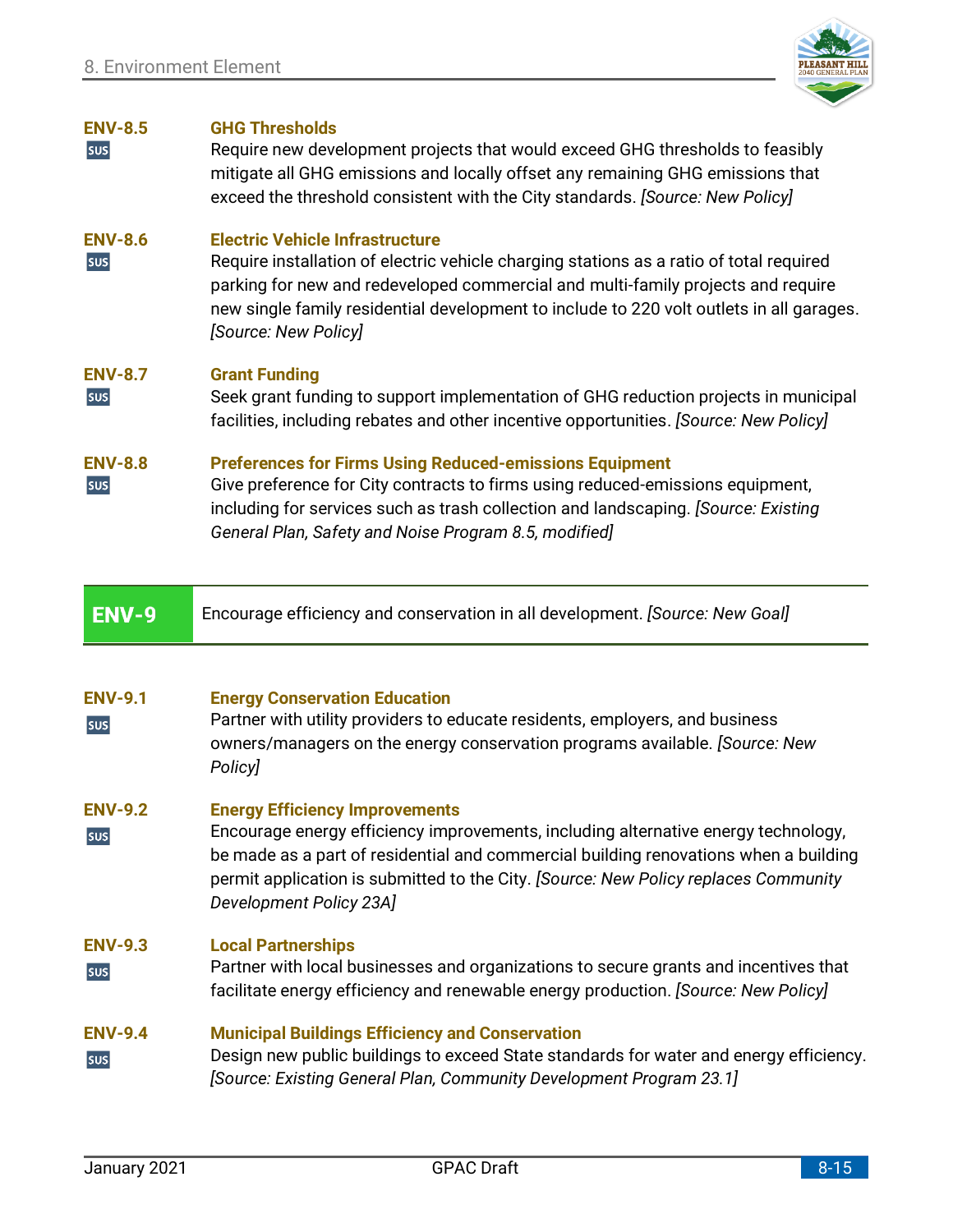| <b>ENV-10</b>          | Become a low or zero-waste community with convenient and effective options for<br>recycling, composting, and diverting waste from landfills. [Source: New Goal]                                                                                                                                                    |
|------------------------|--------------------------------------------------------------------------------------------------------------------------------------------------------------------------------------------------------------------------------------------------------------------------------------------------------------------|
| <b>ENV-10.1</b><br>sus | <b>Franchise Agreements</b><br>Ensure waste franchise agreements and programs offer progressively higher rates of<br>waste diversion with the goal of attaining and eventually exceeding the mandated 75<br>percent diversion rate. [Source: Existing General Plan, Community Development Policy<br>23B, modified] |
| <b>ENV-10.2</b><br>sus | <b>Green Purchasing</b><br>Evaluate and implement green purchasing options across all City departments and<br>consider the life cycle effects of purchases. [Source: New Policy]                                                                                                                                   |
| <b>ENV-10.3</b><br>sus | <b>Zero Waste Education</b><br>Provide simple zero-waste education programs in City facilities and other<br>organizations and partner with schools to facilitate education programs about<br>recycling, composting, and reusing with standardized zero-waste materials. [Source:<br><b>New Policy]</b>             |
| <b>ENV-10.4</b><br>sus | <b>Composting Equipment</b><br>Provide composting equipment at community facilities and events to encourage public<br>and commercial composting. [Source: New Policy]                                                                                                                                              |
| <b>ENV-10.5</b><br>sus | <b>Recycled Building Materials</b><br>Encourage new development projects to use recycled building materials where cost-<br>effective and structurally feasible. [Source: New Policy]                                                                                                                               |
| <b>ENV-10.6</b><br>sus | <b>Building Salvage and Roadway Construction Projects</b><br>Require maximization of building salvage and recycling in remodeling or building<br>demolition or roadway reconstruction projects when issuing demolition and<br>encroachment permits. [Source: New Policy]                                           |
| <b>ENV-10.7</b><br>sus | <b>Recycling and Waste Diversion</b><br>Evaluate recycling and waste diversion opportunities periodically to consider new<br>opportunities to further increase waste diversion. [Source: New Policy]                                                                                                               |
| <b>ENV-10.8</b><br>sus | <b>Trash Reduction</b><br>Encourage the community to continue meeting the Regional Water Control Board<br>Permit Requirements for Trash Reduction. [Source: New Policy]                                                                                                                                            |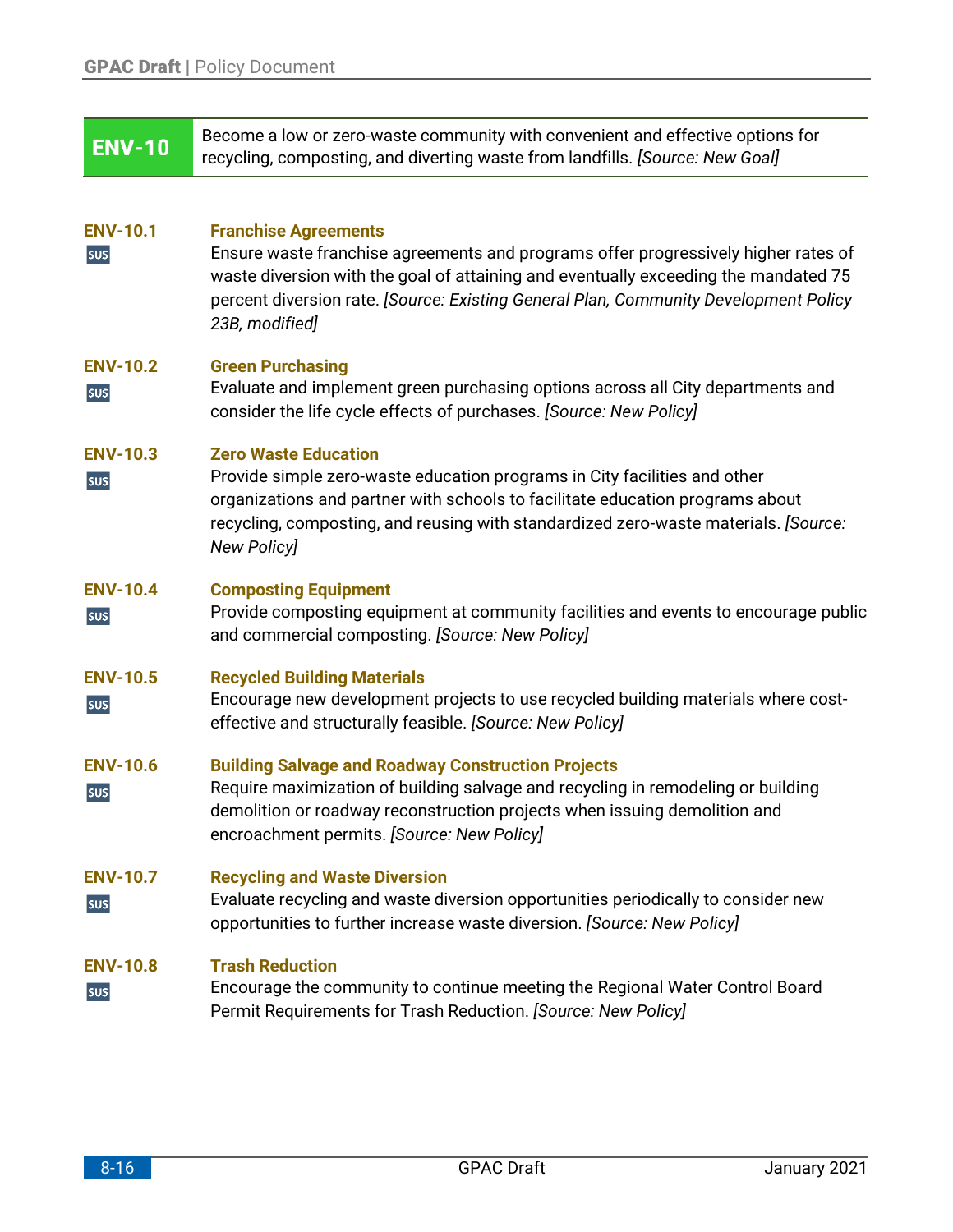

### <span id="page-16-0"></span>8.6 **Implementation Programs**

|                 |                                                                                                                                                                                                                                                              | <b>Policy</b>                                                        | <b>Responsible</b><br><b>Supporting</b> | 2025<br>п<br>2021 | 2030<br>T<br>2026 | 2040<br>$\mathbf I$<br>2031 | Annual | Ongoing |  |
|-----------------|--------------------------------------------------------------------------------------------------------------------------------------------------------------------------------------------------------------------------------------------------------------|----------------------------------------------------------------------|-----------------------------------------|-------------------|-------------------|-----------------------------|--------|---------|--|
| <b>Programs</b> |                                                                                                                                                                                                                                                              | <b>Implemented</b>                                                   | Department(s)                           |                   |                   |                             |        |         |  |
| A               | <b>Water Conservation Education</b><br>Update promotion and educational                                                                                                                                                                                      | <b>ENV-1.3</b>                                                       | Planning<br><b>Division</b>             |                   |                   |                             |        |         |  |
|                 | materials on communitywide water<br>conservation, including but not limited<br>to City website updates and quarterly<br>newsletters advertising regional rebates<br>and programs. [Source: New<br>Implementation Program]                                    |                                                                      | Engineering<br><b>Division</b>          |                   |                   |                             |        |         |  |
| B               | <b>Water Conservation Programs</b><br>Develop and market a program to                                                                                                                                                                                        | <b>ENV-1.4</b><br><b>ENV-1.5</b>                                     | Planning<br><b>Division</b>             |                   |                   |                             |        |         |  |
|                 | facilitate the installation of water-<br>conserving equipment or infrastructure<br>beyond that already required by the City<br>or State. [Source: New Implementation<br>Program]                                                                             |                                                                      | Engineering<br><b>Division</b>          |                   |                   |                             |        |         |  |
| C               | <b>Public Facility Water Conservation</b><br><b>Programs</b>                                                                                                                                                                                                 | <b>ENV-1.4</b><br><b>ENV-1.5</b>                                     | Engineering<br><b>Division</b>          |                   |                   |                             |        |         |  |
|                 | Prepare and update every five years an<br>action plan for water conservation<br>measures in existing and new public<br>facilities, including using recycled water<br>for public roadways and facility<br>irrigation. [Source: New Implementation<br>Program] |                                                                      |                                         |                   |                   |                             |        |         |  |
| D               | <b>Water Conservation Ordinance</b><br>Review and update every five years, if<br>necessary, the water-efficient<br>landscape standards for consistency<br>with State provisions. [Source: New<br>Implementation Program]                                     | <b>ENV-1.4</b><br><b>ENV-1.5</b><br><b>ENV-1.6</b><br><b>ENV-1.7</b> | Planning<br><b>Division</b>             |                   |                   |                             |        |         |  |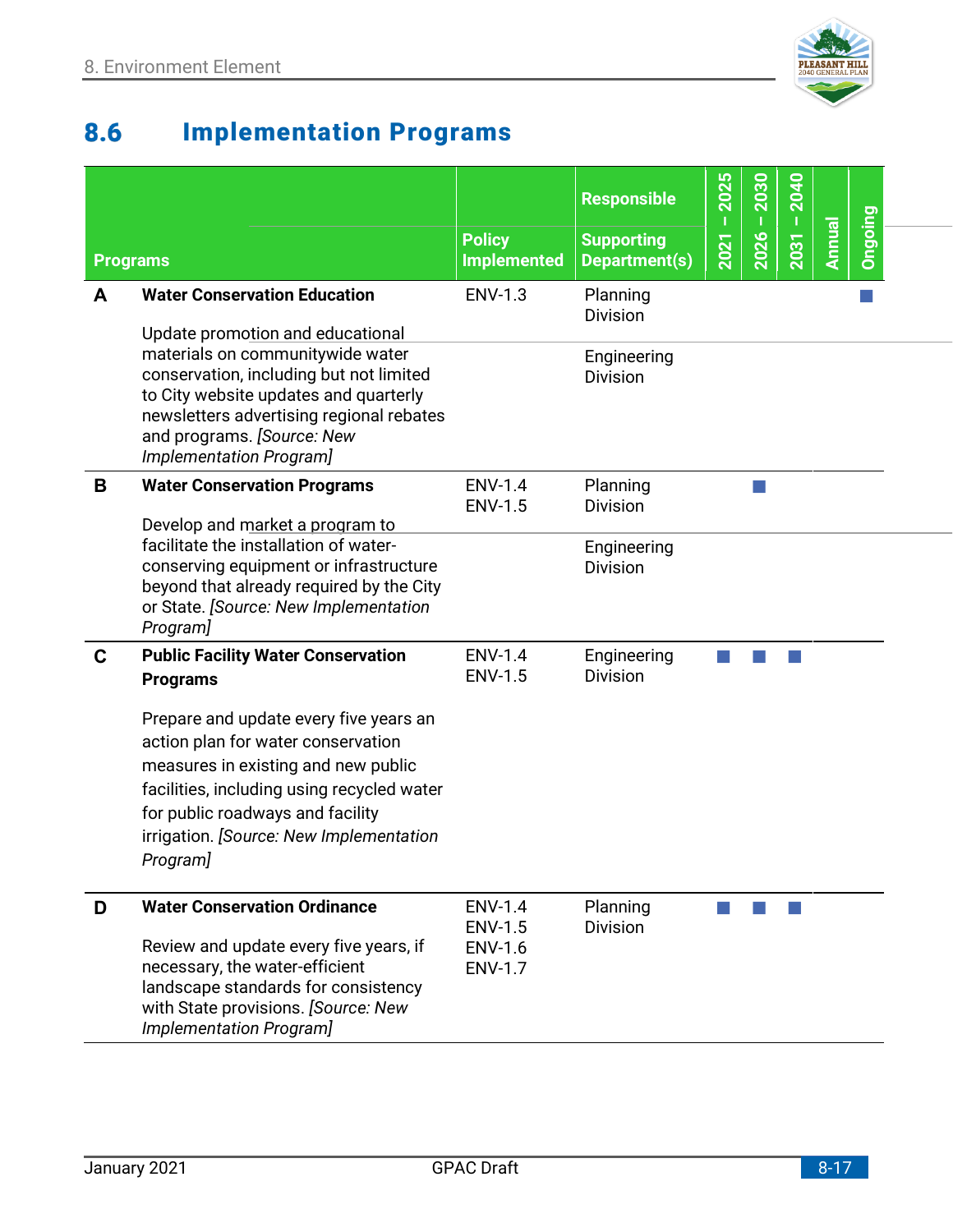|   | <b>Programs</b>                                                                                                                                                                                                                                                                 | <b>Policy</b><br><b>Implemented</b>                | <b>Responsible</b><br><b>Supporting</b><br>Department(s) | 2025<br>Т<br>2021 | 2030<br>T<br>2026 | 2040<br>T<br>2031 | <b>Annual</b> | Ongoing |  |
|---|---------------------------------------------------------------------------------------------------------------------------------------------------------------------------------------------------------------------------------------------------------------------------------|----------------------------------------------------|----------------------------------------------------------|-------------------|-------------------|-------------------|---------------|---------|--|
| Е | <b>Development Standards</b><br>Review and update every five years, if                                                                                                                                                                                                          | <b>ENV-2.2</b><br><b>ENV-2.3</b><br><b>ENV-2.4</b> | Engineering<br><b>Division</b>                           |                   |                   |                   |               |         |  |
|   | necessary, the citywide design<br>guidelines to include latest technologies<br>for permeable surfaces, parking lot<br>drainage, and other ways to reduce<br>pollution in urban stormwater runoff.<br>[Source: New Implementation Program]                                       | <b>ENV-2.5</b>                                     | Planning<br><b>Division</b>                              |                   |                   |                   |               |         |  |
| F | <b>Erosion Control</b>                                                                                                                                                                                                                                                          | <b>ENV-3.4</b><br><b>ENV-3.5</b>                   | Engineering<br><b>Division</b>                           |                   |                   |                   |               |         |  |
|   | Revise and update every five years the<br>Municipal Code as necessary to require<br>best practices that reduce soil erosion<br>and minimize or eliminate the effects of<br>grading on loss of topsoil. [Source: New<br>Implementation Program]                                  | <b>ENV-3.6</b>                                     |                                                          |                   |                   |                   |               |         |  |
| G | <b>Tree Planting and Maintenance</b><br><b>Strategy</b>                                                                                                                                                                                                                         | <b>ENV-4.6</b>                                     | Maintenance<br><b>Division</b>                           |                   |                   |                   |               |         |  |
|   | Prepare and update as necessary the<br>tree planting and maintenance strategy<br>to reduce ambient air temperature on                                                                                                                                                           |                                                    | Planning<br><b>Division</b>                              |                   |                   |                   |               |         |  |
|   | hot sunny days. This plan should be<br>reviewed and updated, as appropriate.<br>[Source: Existing General Plan,<br>Community Development Program 23.5,<br>modified]                                                                                                             |                                                    | Engineering<br><b>Division</b>                           |                   |                   |                   |               |         |  |
| Н | <b>Tribal Construction Monitors</b>                                                                                                                                                                                                                                             | <b>ENV-5.1</b>                                     | Planning<br><b>Division</b>                              |                   |                   |                   |               |         |  |
|   | Require tribal monitor(s) during all<br>activities in areas with cultural<br>resources of interest to local Native<br>American tribes. Both monitors shall<br>observe grading, ground-disturbing, and<br>other earth-moving activities. [Source:<br>New Implementation Program] |                                                    |                                                          |                   |                   |                   |               |         |  |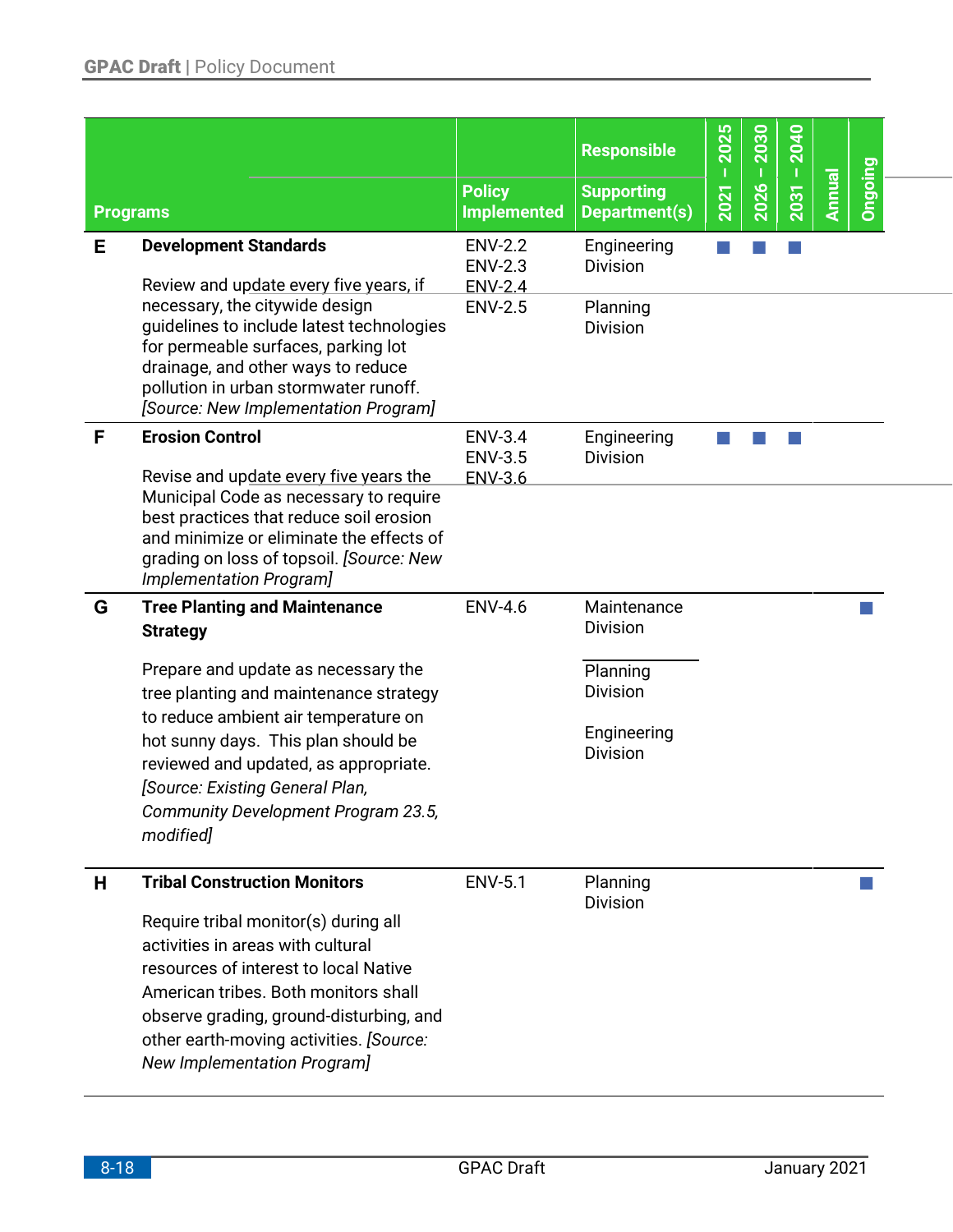

|          |                                                                | <b>Policy</b>                                      | <b>Responsible</b><br><b>Supporting</b> | 2025<br>↽ | 2030<br>2026 | 2040<br>2031 | <b>Ienual</b> | Dingoing |
|----------|----------------------------------------------------------------|----------------------------------------------------|-----------------------------------------|-----------|--------------|--------------|---------------|----------|
| Programs |                                                                | <b>Implemented</b>                                 | Department(s)                           | 202       |              |              | a             |          |
|          | <b>Tribal Consultation</b><br>Require the determination of the | <b>ENV-5.1</b><br><b>ENV-5.2</b><br><b>ENV-5.3</b> | Planning<br><b>Division</b>             |           |              |              |               |          |

significance of the cultural resource(s) and development and implementation of any data recovery program shall be conducted by a qualified professional and in consultation with interested Native American tribes. All Native American human remains and associated grave goods shall be returned to their most likely descendent and repatriated. The final disposition of artifacts not directly associated with Native American graves shall be negotiated during consultation with interested tribes. If Native American tribes do not accept the artifact, it shall be offered to an institution staffed by qualified professionals, as determined by the City Planner. Artifacts include material recovered from all phases of work, including the initial survey, testing, indexing, data recovery, and monitoring. *[Source: New Implementation Program]*

| J | <b>Identify Historic and Cultural Sites</b> | ENV-6<br><b>ENV-6.1</b> | Planning<br><b>Division</b> |  |
|---|---------------------------------------------|-------------------------|-----------------------------|--|
|   | Update the historic and cultural            |                         |                             |  |
|   | resources survey to identify historic or    |                         |                             |  |
|   | cultural sites eligible for resource        |                         |                             |  |
|   | protection, with specific consideration     |                         |                             |  |
|   | of structures 45 years old and older.       |                         |                             |  |
|   | [Source: Existing General Plan,             |                         |                             |  |
|   | Community Development Program 25.2,         |                         |                             |  |
|   | updated, modified]                          |                         |                             |  |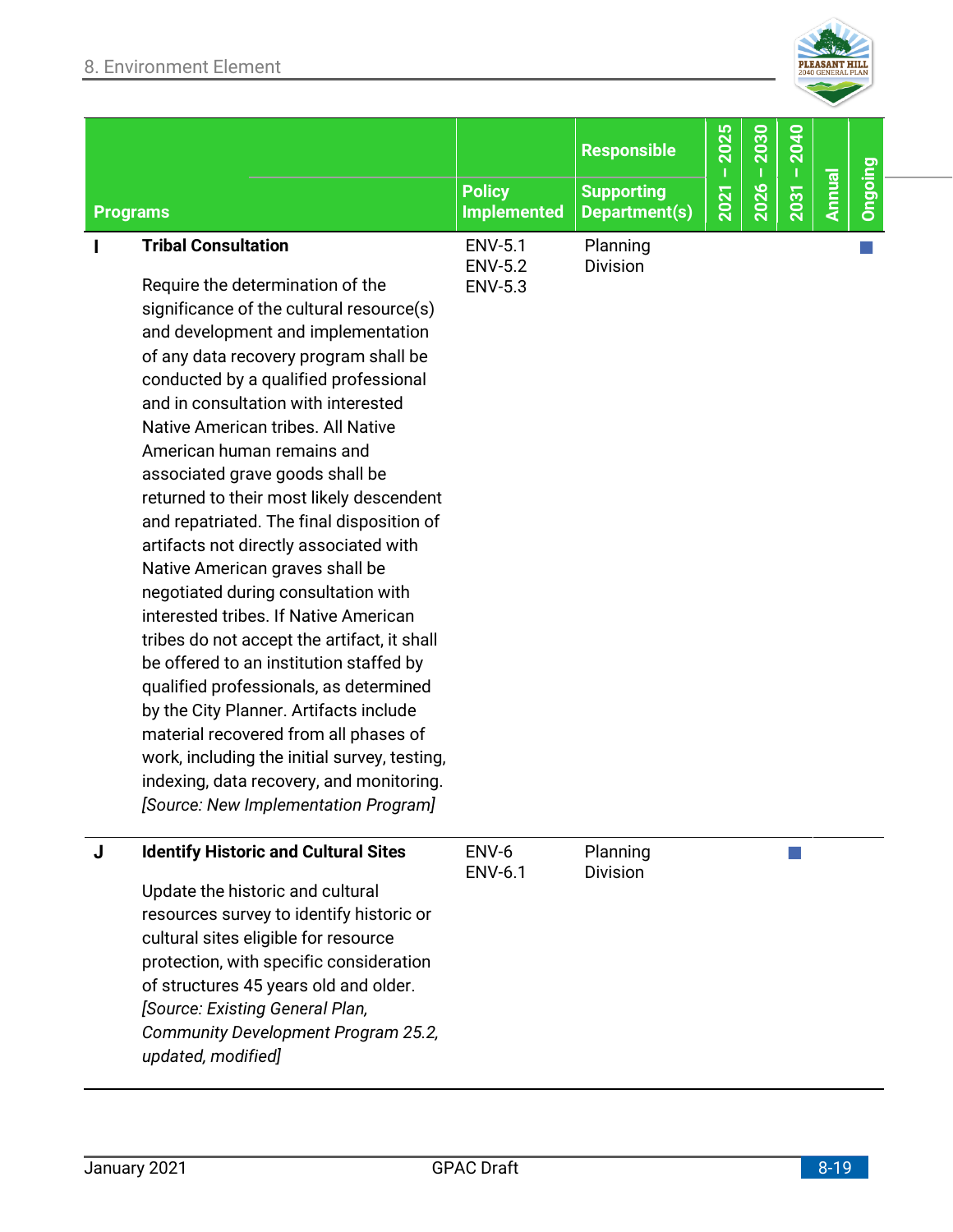|                 |                                                                                                                                                                                                                                                                                                                                      |                                     | <b>Responsible</b>                                                | 2025<br>$\mathbf I$ | 2030 | 2040 |        |         |  |
|-----------------|--------------------------------------------------------------------------------------------------------------------------------------------------------------------------------------------------------------------------------------------------------------------------------------------------------------------------------------|-------------------------------------|-------------------------------------------------------------------|---------------------|------|------|--------|---------|--|
| <b>Programs</b> |                                                                                                                                                                                                                                                                                                                                      | <b>Policy</b><br><b>Implemented</b> | <b>Supporting</b><br>Department(s)                                | 2021                | 2026 | 2031 | Annual | Ongoing |  |
| K               | <b>Clean Fleet Program</b>                                                                                                                                                                                                                                                                                                           | <b>ENV-7.3</b><br>ENV-10.2          | <b>City Manager</b>                                               |                     |      |      |        |         |  |
|                 | Research potential funding<br>mechanisms, including grant funding, to<br>prepare and implement a clean fleet<br>program to purchase or lease of zero<br>emission, alternative energy vehicles<br>and equipment with the objective of<br>replacing all fossil fuel vehicles and<br>equipment. [Source: New<br>Implementation Program] |                                     | Maintenance<br><b>Division</b>                                    |                     |      |      |        |         |  |
|                 | <b>GHG Reduction and Source Alignment</b><br>Pursue a diverse mix of GHG reduction                                                                                                                                                                                                                                                   | <b>ENV-8.3</b>                      | Engineering<br><b>Division</b>                                    |                     |      |      |        |         |  |
|                 | strategies across a range of municipal<br>activities that generate GHG emissions<br>and perform municipal GHG inventories<br>at least once every five years to track<br>results for implementation elsewhere.                                                                                                                        |                                     | Planning<br><b>Division</b><br><b>Building</b><br><b>Division</b> |                     |      |      |        |         |  |
|                 | [Source: New Implementation Program]                                                                                                                                                                                                                                                                                                 |                                     |                                                                   |                     |      |      |        |         |  |
| M               | <b>Electric Vehicle Parking Regulations</b><br>Revise and update the Zoning<br>Ordinance Parking regulations, as<br>needed, to reflect current best practices<br>for electric vehicle charging considering<br>new state legislation banning<br>combustion engine vehicle by 2035.<br>[Source: New Implementation Program]            | <b>ENV-8.6</b>                      | Planning<br><b>Division</b>                                       |                     |      |      |        |         |  |